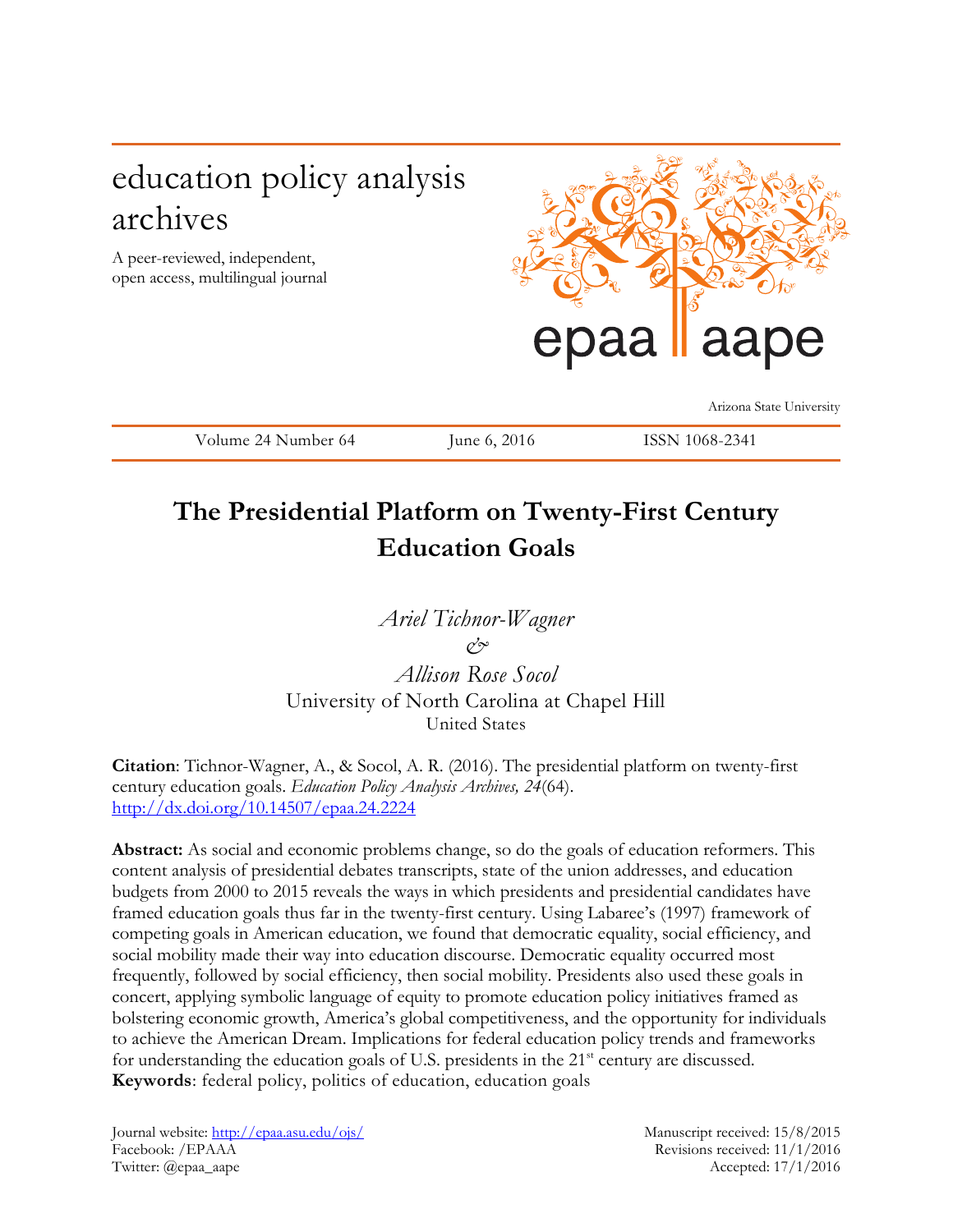### **La plataforma presidencial sobre las metas educativas del siglo 21**

**Resumen:** Así como cambian los problemas sociales y económicos, también cambian los objetivos de quienes quieren reformar la educación. Este análisis de contenido de las transcripciones de los debates presidenciales, mensajes presidenciales, y presupuestos educativos entre 2000-2015 revela las formas en que los presidentes y candidatos presidenciales han enmarcado las metas educativas en el siglo XXI. Utilizando la perspectiva de Labaree (1997) sobre los objetivos conflictivos de la educación americana, se encontró que nociones de igualdad democrática, eficiencia social y movilidad social entraron en el discurso educativo. La noción de igualdad democrática fue la más frecuente, seguida de eficiencia social, y luego movilidad social. Los presidentes presentaban estos objetivos de manera coordinada, con un lenguaje simbólico de equidad para promover iniciativas de políticas educativas que impulsaran el crecimiento económico, la competitividad global de Estados Unidos, y brindar oportunidades para que los individuos alcanzen el sueño americano. Se discuten las implicaciones de esas tendencias y modelos para comprender los objetivos de la educación usados por los presidentes de Estados Unidos en el siglo 21.

**Palabras clave:** política federal; política de la educación; metas de educación

## **Plataforma presidencial nas metas de educação do século 21**

**Resumo:** Assim como problemas sociais e econômicos mudam, as metas dos reformadores de educação também. A análise deste conteúdo de transcrições de debates presidenciais, estado dos discursos de sindicatos, e orçamentos da educação de 2000 a 2015 revela as maneiras em que presidentes e candidatos presidenciais têm enquadrado metas de educação até hoje no século 21. Utilizando a análise de Labaree (1997) de metas competitivas na educação Americana, encontramos que a igualdade democrática, eficiência social, e mobilidade social construiu o caminho deles para o discurso da educação. Igualdade democrática ocorreu frequentemente, seguido de eficiência social e, então, mobilidade social. Presidentes usaram, também, essas metas em conjunto, aplicando linguagem simbólica de capital para promover iniciativas de políticas de educação enquadradas como reforços para o crescimento econômico, competitividade global dos Estados Unidos, e a oportunidade para os indivíduos de conquistar o sonho Americano. Implicações para as direções de política de educação federal e estruturas de compreensão das metas de educação de presidentes norte-americanos no século 21 são discutidas.

**Palavras-chave:** política federal; políticas educacionais; metas de educação

## **Introduction**

Americans have long viewed education as an antidote to society's ailments, while acknowledging that the antidote itself is in need of repair (Tyack & Cuban, 1995). This "Education Gospel" (Grubb & Lazerson, 2005) or "school syndrome" (Labaree, 2010, 2012) both critiques the current status of education while reaffirming its importance for national and individual needs. These needs have shifted over time; as perceptions of social and economic problems change, so do the goals that education reformers seek to achieve (Tyack & Cuban, 1995). The twenty-first century has heralded in new events and trends drastically shaping the world outside of the schoolhouse walls: the meteoric rise of the Internet and social media, a shift in types of jobs available due to an economic recession and the ascendancy of a knowledge-intensive global marketplace, a spike in international and domestic terrorism, prolonged military engagement in the Middle East, and high levels of immigration and human displacement (Bottery, 2006; Darling-Hammond, 2010; Spring, 2010; Suarez-Orozco, 2001; Zhao, 2010). These changing social and economic contexts may signify a shift in education goals as well.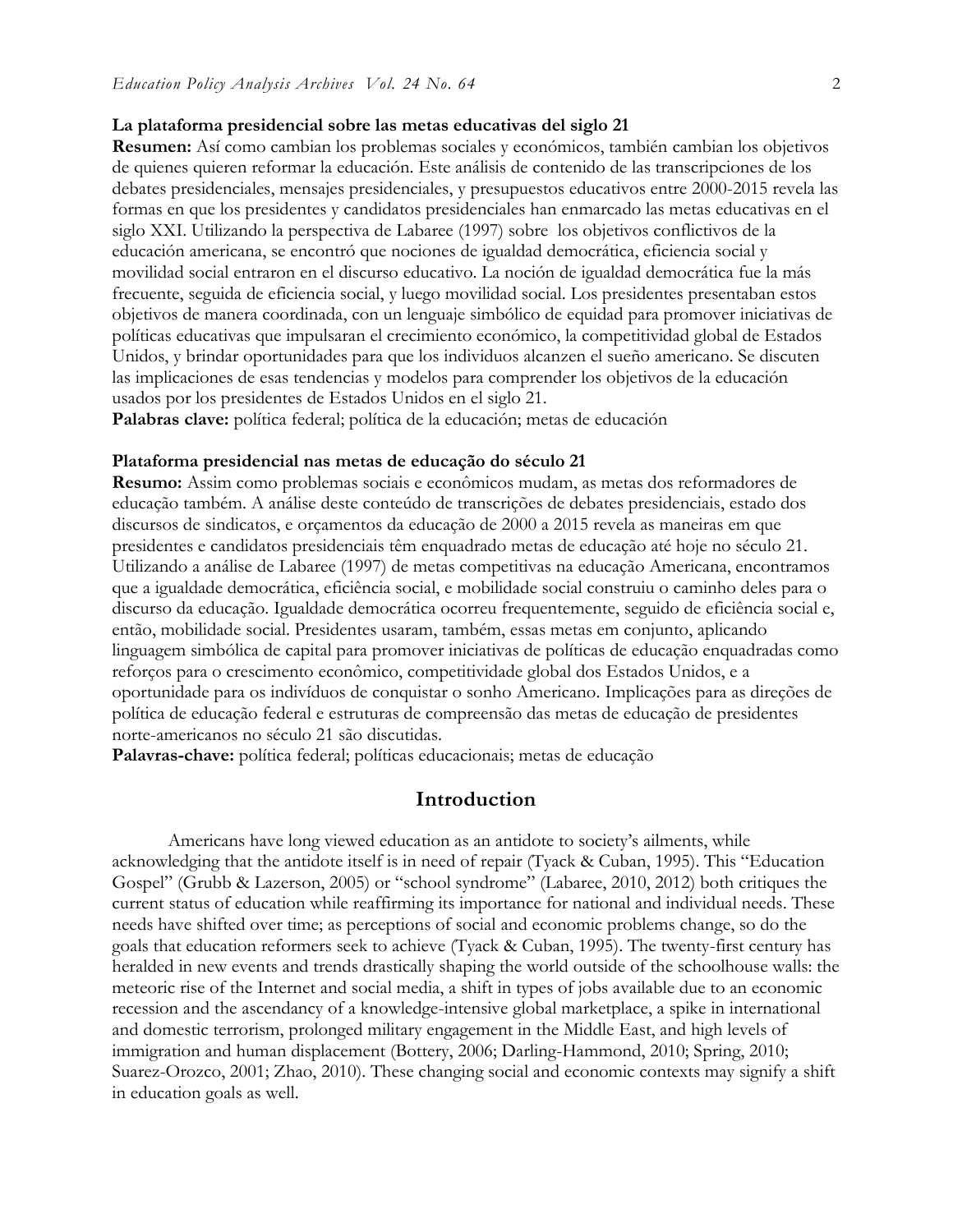The federal government's role in education policymaking has also shifted. Since the 1990s, the federal government has wielded increasing power in the education policy arena, with initiatives like the voluntary national standards movement, No Child Left Behind (NCLB), and Race to the Top (McDonnell, 2005). The influence of federal actors is seen not only in the laws they pass, but in the language they use to attach meaning to education policy agendas (Cohen-Vogel & Hunt, 2007). While federal congress wields the power of the pen, the president holds the power of the bully pulpit, a term used to describe the words delivered from a powerful position, such as that of the President (Marshall & Gerstl-Pepin, 2005). The particular philosophies espoused by the federal executive branch can strongly influence the creation, adoption, and implementation of education policy at federal and state levels (Marshall & Gerstl-Pepin, 2005; Meier, 2002).

The first two presidents who heralded in the twenty-first century, President George W. Bush and President Barack Obama, wielded the power of the pulpit with the enactment of landmark education policies (e.g., No Child Left Behind, Race to the Top). Underlying the text of these policies are values and ideals denoting education's purpose in American society (Smith, 2004). The 2016 presidential election that stands before us will bring forth a new leader, whose rhetoric will likely reveal what he or she believes about the purpose of education in this country. To understand how this rhetoric compares to that or his or her predecessors requires an understanding of how past leaders used the president's pulpit to frame the purpose of education and how straight or winding these purposes have been. Thus, the present study reveals the ways in which presidents and presidential candidates in the United States have framed education goals since the start of the twenty-first century. Specifically, we examine 1) the dominant twenty-first century education goals prevalent in presidential political discourse and 2) the extent to which these goals compete with or complement one another. Because the executive branch of the U.S. federal government uses language to imbue educational policy initiatives with meaning (Cohen-Vogel & Hunt, 2007; Edelman, 1985), this examination of presidential discourse contributes to our understanding of recent directions federal education policy has taken, future courses of action, and who is meant to benefit: the public good or private individuals.

## **Competing Education Goals: Equality, Efficiency, and Mobility**

Policymakers and the public who elects them have projected a multiplicity of goals and values upon the U.S. public education system since the very founding of the nation, including equity, efficiency, and liberty (Marshall & Gerstl-Pepin, 2005; Rothstein, Jacobsen, & Wilder, 2008; Stone, 1988). Labaree (1997, 2010) has traced these goals over the history of public school in the United States, arguing that three competing goals - *democratic equality*, *social efficiency,* and *social mobility* - have been at the root of education conflict and ineffectiveness in the United States. We use these three competing goals as a framework to test and to understand  $21<sup>st</sup>$  century presidential discourse around education policy. Because this framework was developed from a temporal historical perspective, this allows us to compare and contextualize current trends from their historical antecedents. Further, the framework encapsulates the values of equity, efficiency, and liberty – values representative of the "chronic values conflicts" among those who shape the U.S. public education system (Marshall & Gerstl-Pepin, 2005, p. 13; Tyack & Cuban, 1995).

*Democratic equality,* reflective of the value of equity*,* frames education as a public good that prepares people for citizenship and political participation in a democratic society. Democratic equality includes *equal treatment*, *equal access*, and *citizenship training*. *Equal treatment* works to promote a shared sense of community membership and to reduce class and racial conflict by providing equal educational experiences for all students regardless of race, ethnicity, class, gender, and ability. This is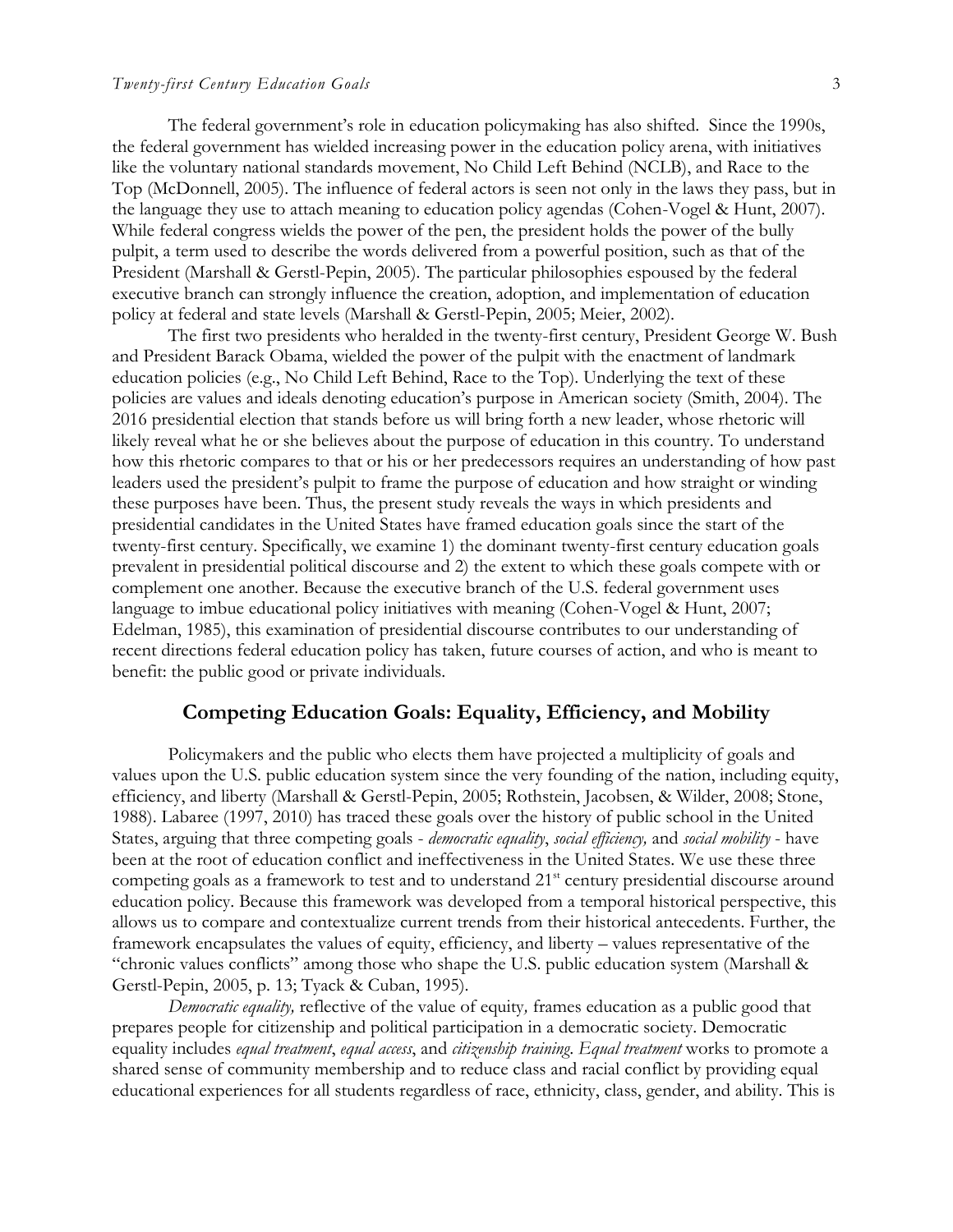illustrated in policies that promote desegregation, school finance redistribution, and affirmative action and enforce the same high education performance standards for all students. *Equal access* emphasizes that all Americans should have equal opportunity to receive an education at all levels, from preschool to the highest university degrees. *Citizenship training* teaches civic virtue and commitment to serving the public good. Examples of citizenship training include curriculum related to social studies, civics, democratic government, and the liberal arts that familiarizes students with the full culture of their society.

*Social efficiency*, reflective of the value of efficiency, similarly frames education as a public good, yet with the purpose of creating a productive workforce. This goal emphasizes *vocationalism*: education programs such as vocational schools and community colleges that train students in skills for particular jobs. Another manifestation of social efficiency is *educational stratification*, a vertical distribution of education levels that mirrors that of the job market. The highest level of education one reaches (e.g., middle school, high school, community college, four-year university), the "track" on which one is placed in an institution, or the comparative ranking of the institution one attends at a given educational level indicates one's place in the workforce. Both vocationalism and stratification serve the purpose of preparing youth to carry out economic roles in the free market.

In contrast, *social mobility* – reflective of the value of liberty – deems education a private good that gives individuals a competitive advantage for desired economic opportunities. From this perspective, education serves consumers rather than citizens, stressing *market values* such as choice and competition. Social mobility also requires a system of education that "is structured in such a manner that the social benefits of education are allocated differentially, with some students receiving more than others" (Labaree, 1997, p. 52). Examples of social mobility include a *graded hierarchy*, in which students face increasing chances of elimination as they move up the education ladder; *qualitative differences between institutions* that gives students at higher-regarded institutions a competitive advantage; and *stratified structure of opportunities within institutions* that allows individual students to distinguish themselves from their peers (e.g., ability-level grouping, curriculum tracking, pull-out programs, letter grades, standardized testing, differentiated diplomas.) Additionally, the social mobility goal emphasizes the value of *credentials* (i.e., grades, degrees) that one can exchange for jobs and social prestige and highlights *meritocracy* in the education narrative, namely that winners of the education competition are those with the most merit.

These three goals both contradict and complement one another (Labaree, 1997). On the one hand, they represent tensions in balancing education as a public and a private good (Allen & Mintrom, 2010; Labaree, 1997; Tyack & Cuban, 1995). Social efficiency, in valuing social reproduction as a means to ensure an educated workforce that can fill available jobs in the national economy, contradicts the goals of social mobility, whereby individuals "can achieve anything within the limits of their desires and personal capabilities" (Labaree, 1997, p. 60). Democratic equality, which promotes the development of citizens who "can engage in the democratic activity for the sake of the community," contradicts the competitive, individualist nature of getting ahead in the economy (Allen & Mintrom, 2010, p. 445). Labaree (1997, 2012) has argued that contradictory goals have resulted in generations of ineffective school reformers.

Yet, when coupled, goals can also serve as a powerful force in shaping the education agenda. Together, democratic equality and social mobility have helped drive many progressive reforms in the past century. The expansion of secondary and postsecondary education and efforts to reduce segregation serve the purpose of providing equal access to education for all *and* providing more opportunities for individuals to move up the social ladder (Labaree, 1997). Likewise, the inclusion of democratic equality rhetoric in the standards-based accountability and school choice movements broadened their appeal, and resulted in subsequent inclusion into state and federal policy (Labaree,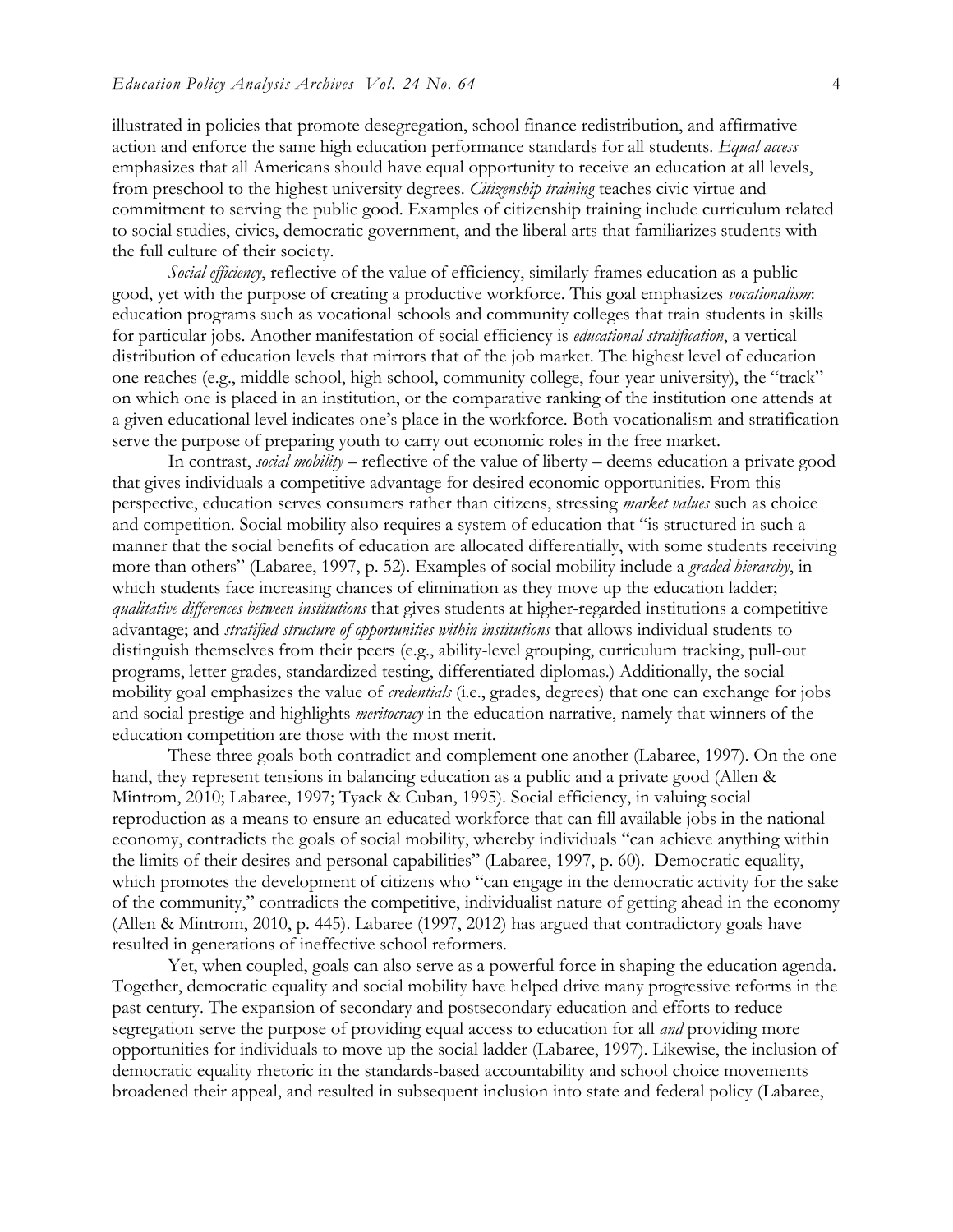2010). For example, No Child Left Behind (NCLB) made testing and accountability a nationwide reality in part because the bill garnered support from both the business sector seeking to improve the workforce and civil rights leaders working to close the achievement gap (Debray-Pelot & McGuinn, 2009). Similarly, school choice reforms, such as voucher programs in Milwaukee, gained momentum because of the conjoining of African American community activists and conservative right wing organizations (Pedroni & Apple, 2005).

The prominence of these three goals have ebbed and flowed in different eras of American history (Labaree, 2010). Scholars have illustrated that although education for democratic citizenship was a prominent goal in the colonial and revolutionary era of the United States, it no longer frames education policy conversations and has been superseded by a rhetoric of social mobility or social efficiency (Carpenter, 2005; Rothstein et al., 2008). Labaree (1997) contended that social mobility has risen in ascendency, turning education from a public good that benefits a democratic citizenry and market economy into a private commodity for individual advantage. This is evidenced by the growth of market-based education reforms in state and federal policy, which treat parents as private consumers who can choose the type of education for their children (Vergari, 2007), or by the growth of homeschooling, which undermines democratic goals by turning education into a private good (Lubienski, 2000).

Others have argued that social efficiency has become predominant in federal education discourse (Becker, 2010; Carpenter, 2005; Grubb & Lazerson, 2005). Carpenter's (2005) content analysis of presidential addresses from George Washington to George W. Bush revealed that presidents have shifted attention from civic responsibility to economic efficiency over time. Grubb and Lazerson (2005) agreed that throughout the course of the 20th century, vocationalism - a manifestation of economic efficiency - transformed the American education system to have an occupational focus. Others have similarly argued that a consensus has emerged across political lines, and nations, for pushing world-class standards so that students gain the necessary skills to compete in the global economy (Ball, 2012; Mintrom & Vergari, 1997; Smith, 2014).

The goals that politicians attach to particular education policy agendas can also mask realities underlying the rhetoric. Politicians may use ambiguous *symbolic language* to create a "fog" of consensus around issues (e.g., accountability), but this can result in policies that provide "tangible benefits to the few but only symbolic benefits for the many" (Smith, 2004, p. 12; Stone, 1988). For example, numerous studies have pointed to how No Child Left Behind, though framed as a measure to produce greater educational equality for low-income, African-American, and indigenous students, actually exacerbated inequities (e.g., Anyon and Greene, 2007; Cohen & Allen, 2013; Darling-Hammond, 2007). Politicians' rhetoric is sometimes meant to persuade others that their propositions are truth, and not necessarily to describe the reality of policies and policy proposals. For instance, it may be difficult for policymakers to achieve the equity goals promoted in federal education accountability policies because accountability reforms have an underlying focus on market-oriented reforms that denote winners and losers (Suspitsyna, 2010). These examples suggest that attaching a particular goal to a policy does not imply that the actual policy is designed to meet that goal, but can serve to make the policy more palatable or mask underlying agendas.

Rhetoric is particularly important for U.S. presidents, who have the constitutional authority to push their education agendas not through appropriations but through the "bully pulpit." Indeed, because education is constitutionally the jurisdiction of the states, Congress and the President have historically used the value of equity or efficiency to legitimize their political reach. For example, the first passage of the Elementary and Secondary Education Act (ESEA) in 1965 was framed as an anti-poverty measure. Under Presidents Reagan, Bush, and Clinton in the 1980s and 1990s, the goals of ESEA shifted to emphasize efficiency, illuminated in rhetoric that higher standards and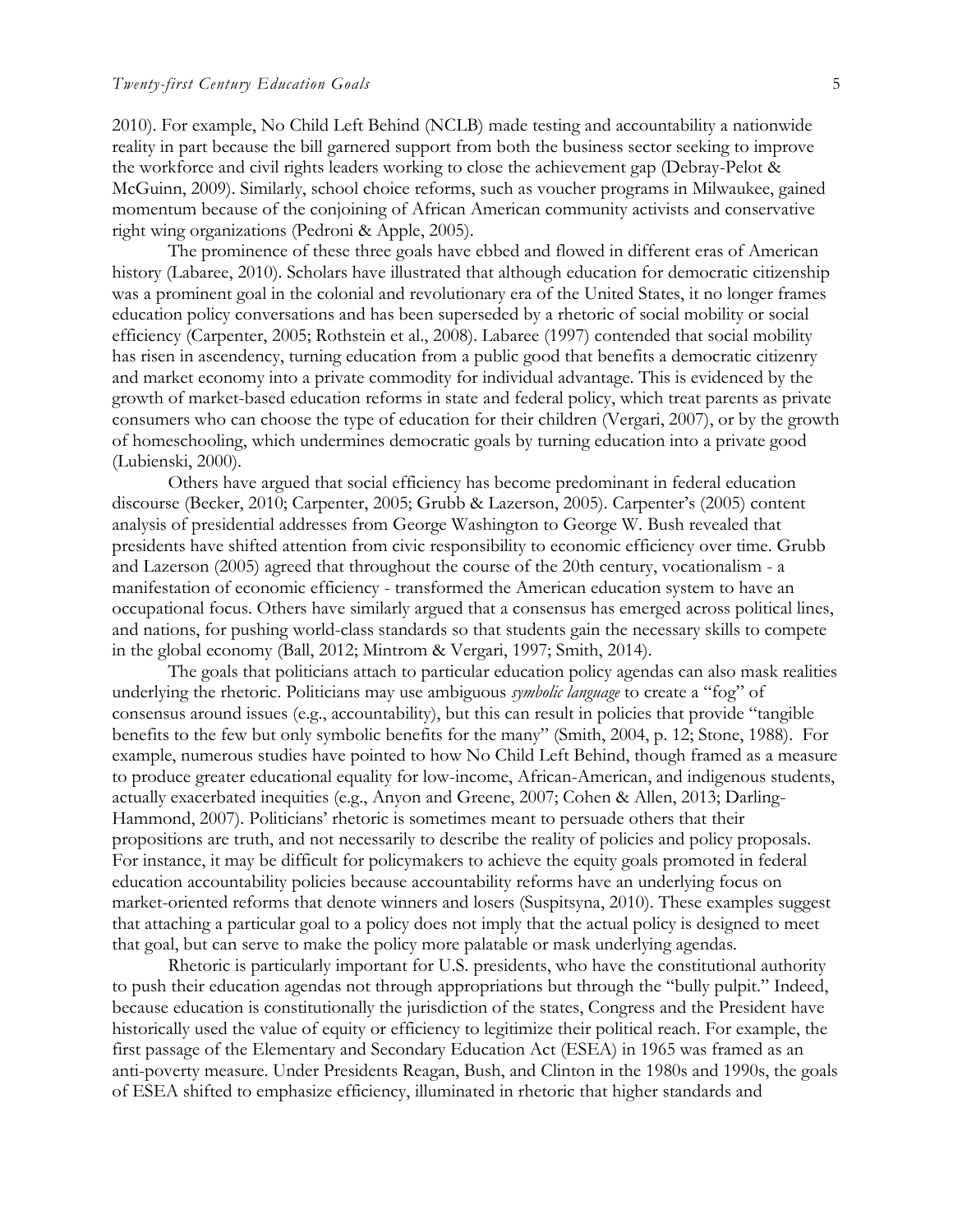achievement would prepare students for work in a global economy (Anderson, 2005; McDonnell, 2005).

The present study adds twenty-first century presidential discourse to previous research that has traced the history of educational goals. It further tests whether the goals in Labaree's framework remain relevant in the twenty-first century context. Understanding federal actors' language can provide insights into current and future trends in their education policy agendas (Cohen-Vogel & Hunt, 2007). In particular, how presidents have attached the goals of democratic equality, social efficiency, and social mobility to their education agenda highlights how presidents give meaning to education reform initiatives up to this point in the twenty-first century and who may ultimately benefit from the direction of federal education policy initiatives.

## **Methods**

Presidents' educational goals, which provide the rationale for many federal education policy initiatives, reveal themselves in the language of platforms and speeches (Edelman, 1985; Marshall & Gerstl-Pepin, 2005; Stone, 1988). Our study utilized directed content analysis (Hsieh & Shannon, 2005) to collect, code, and analyze the public discourse surrounding education of presidents and presidential candidates. We intentionally chose to focus on the language of presidents and presidential candidates because chief executives have a "unique ability" to put issues on the public agenda (Mintrom & Vergari, 1997) and have increasingly done so with education issues in the past few decades (Cohen-Vogel & Hunt, 2007).

Furthermore, within the contexts of nationally broadcast debates and speeches, presidents and presidential candidates frame issues in ways that appeal to the general population (Marschall & McKee, 2002) while carrying the torch of the Democratic or Republican parties and invoking partisan beliefs, values, and agendas (Benoit, 2004). These "torches" signify conflicting ideologies (Spring, 2002). Through presidential elections and tenures over the past three decades, the Democratic Party's education platform has consistently sought to decrease social and economic inequities through expanding an activist federal government. Conversely, the Republican Party's education platform, supported by a coalition of the Christian right and neoconservatives, has promoted individual freedom from government, privatization of public services, and the teaching of social conservative "traditional" American Christian values (Spring, 2002, 2010).

#### **Data Sources**

Appendix A provides a complete list of data sources. Our sources included transcripts from each of the three nationally televised presidential debates in 2000, 2004, 2008, and 2012, transcripts of State of the Union addresses from 2000 to 2015, the White House Budget Messages, and the President's Education Budget as presented to Congress between 2000 and 2015, for a total of 58 documents. (See Table 1). These sources cover the 2000, 2004, 2008, and 2012 general election, the last year of President Bill Clinton's presidency, the full two terms of President George W. Bush's presidency, and the first seven years of President Barack Obama's presidency. The balance of Democrats and Republicans in the White House during this time period allowed for comparisons between parties to ascertain recent political trends in education goals.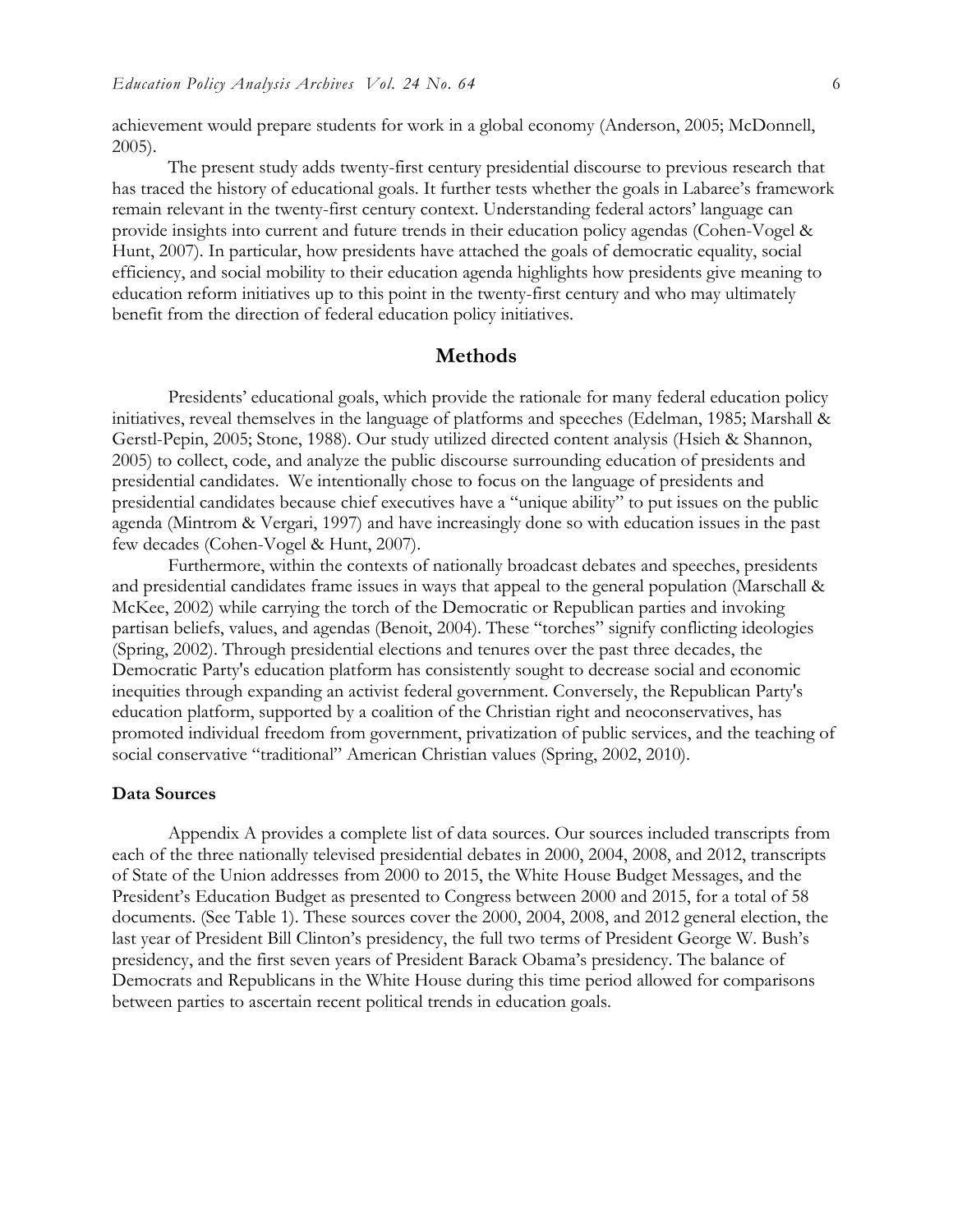| Table 1.     |
|--------------|
| Data Sources |

| Source                             | Years                  | N  |
|------------------------------------|------------------------|----|
| State of the Union Addresses (SOU) | $2000 - 2015$          | 16 |
| White House Budget Message (BM)    | $2001 - 2015$          | 15 |
| White House Education Budget (EB)  | $2001 - 2015$          | 15 |
| National Presidential Debates      | 2000, 2004, 2008, 2012 | 12 |
| Total                              |                        | 58 |

*Note*: State of the Union address transcripts, White House Budget Messages, and White House Education Budgets include those from President Clinton (2000), President Bush (2001 – 2008), and President Obama (2009 – 2015). The national presidential debate transcripts were used from the general election between Vice President Al Gore and Governor George W. Bush (2000), Senator John Kerry and President George W. Bush (2004), Senator Barack Obama and Senator John McCain (2008), and President Barack Obama and Governor Mitt Romney (2012). White House Budget Messages and Education Budgets were retrieved from [http://www.whitehouse.gov/omb.](http://www.whitehouse.gov/omb) The presidential debate transcripts were retrieved from the Commission on Presidential Debates [\(http://www.debates.org/index.php?page=debate-transcripts\)](http://www.debates.org/index.php?page=debate-transcripts).

The presidential debates were deliberately chosen as situations in which the two candidates had opportunities to showcase their ideologies and positions on policy issues and to juxtapose themselves against the candidate of the other political party (Kraus, 2000). We included the State of the Union and White House Education Budgets because they are pulpits from which presidents present their policy agendas to Congress and the wider public. For example, between 30 and 60 million viewers have tuned in every year since 2000 to the State of the Union. These data sources represent what Edelman (1985) might call a "political spectacle," wherein politics is a spectator sport played on media "in a world that the public never quite touches" (p. 5). This world is filled with symbolic language and dramaturgy on public stages; the American people, and the Congressmen and Congresswomen who represent them, fill the watchful audience seats (Smith, 2004). In addition, these three sources of data occurred with the same frequency each year or election cycle, allowing us to consistently track trends in goals over time.

## **Analysis**

We coded all sections of the speeches, debates, and budgets that specifically mentioned education using the qualitative computer software Dedoose 4.5.95. Any sections of the data sources that did not make an explicit connection to education were not included in the analysis. Codes were captured at the paragraph level to capture the policy context in which the goal was situated and whether multiple goals were evoked simultaneously.

Directed content analysis allows the researcher to "validate or extend conceptually a theoretical framework or theory" (Hsieh & Shannon, 2005, p. 1281). As our purpose was to examine the prominence and relevance of the three educational goals proposed by Labaree (1997) in twentyfirst century presidential discourse, theory-generated and *in vivo* coding informed emerging patterns and themes (Marshall & Rossman, 2011). We developed our initial coding scheme using Labaree's (1997) framework of *democratic equality*, *social efficiency,* and *social mobility*. Democratic equality initially consisted of the sub-codes *equal treatment*, *equal access*, and *citizenship training*. Social efficiency included *vocationalism* and *economic stratification*. Social mobility comprised of *meritocracy*, *credentials*, *stratified graded hierarchy*, *stratified institutional differences*, and *stratified opportunities within institutions*.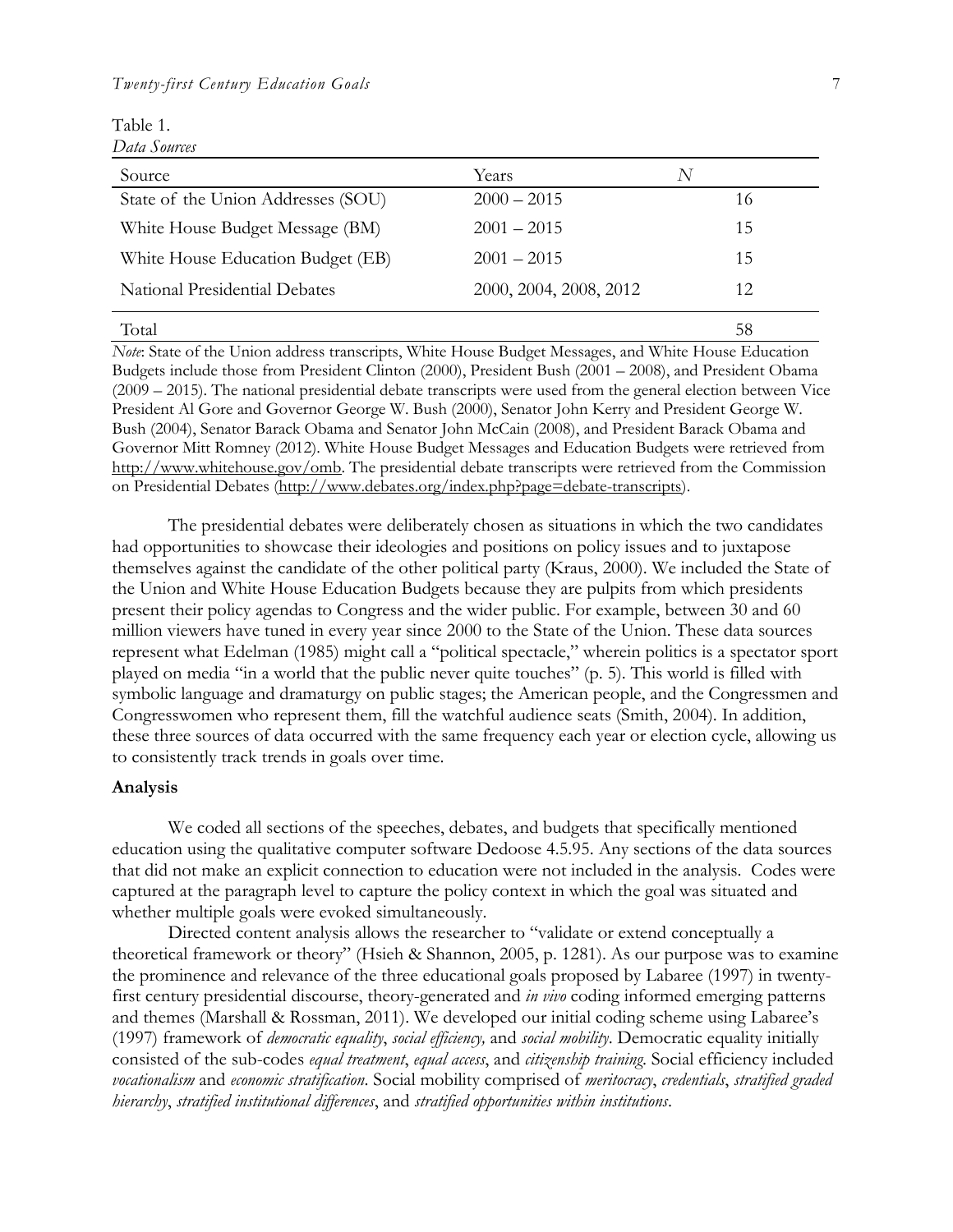Text on education that did not fit under the *a priori* codes were identified and re-analyzed to determine whether they represented a new goal or a sub-code of an existing goal (Hsieh & Shannon, 2005). Additional codes that emerged from the data included c*ategorical investment* under democratic equality and *global competition, jobs*, *national investment*, *economic growth,* and *evidence-based practices* under social efficiency. *Categorical investment* included language that supported the provision of federal money to underserved subgroups of students (e.g., low-income, African-American, Latino, Native American). *Global competition* referred to rhetoric on education ensuring that students were prepared to compete in the global marketplace. *National investment* referred to language that evoked the narrative that investing in education would produce beneficial outputs for the nation. Finally, *evidence-based practices* captured rhetoric related to using research-based practices to maximize skills taught in schools. Documents were also tagged by type, year, and political party. The final list of codes, along with definitions and examples, is delineated in Table 2.

#### Table 2.

| <b>Coding Framework</b> |                           |                                                                                                                                                                                                                                                         |
|-------------------------|---------------------------|---------------------------------------------------------------------------------------------------------------------------------------------------------------------------------------------------------------------------------------------------------|
| Goal                    | Code                      | Definition/Examples                                                                                                                                                                                                                                     |
|                         | Equal treatment           | Universal enrollment, curriculum, and standards; de-<br>segregation; inclusion of all students into the<br>curriculum; affirmative action; financial re-<br>distribution; closing the achievement gap; language<br>of "every child" and "all students." |
| Democratic<br>Equality  | Equal access              | Opportunities for students to attend high school,<br>college, and early childhood education (e.g., high<br>school graduation, Pell Grants, college tuition<br>breaks).                                                                                  |
|                         | Citizenship training      | American history, government, civics, and social<br>studies classes; liberal arts; character education;<br>school safety; health education; drug programs;<br>service-learning.                                                                         |
|                         | Categorical<br>investment | Putting tax dollars into education for underserved<br>sub-groups; includes loan forgiveness for<br>Americorps members working in low-income areas.                                                                                                      |
| Social                  | Individual jobs           | Individuals having access to jobs and employment as<br>a result of the education system.                                                                                                                                                                |
| Efficiency              | Global competition        | Being competitive for the global marketplace;<br>bolstering math and science.                                                                                                                                                                           |
|                         | Economic growth           | Rhetoric that relates education to national economic<br>growth and development.                                                                                                                                                                         |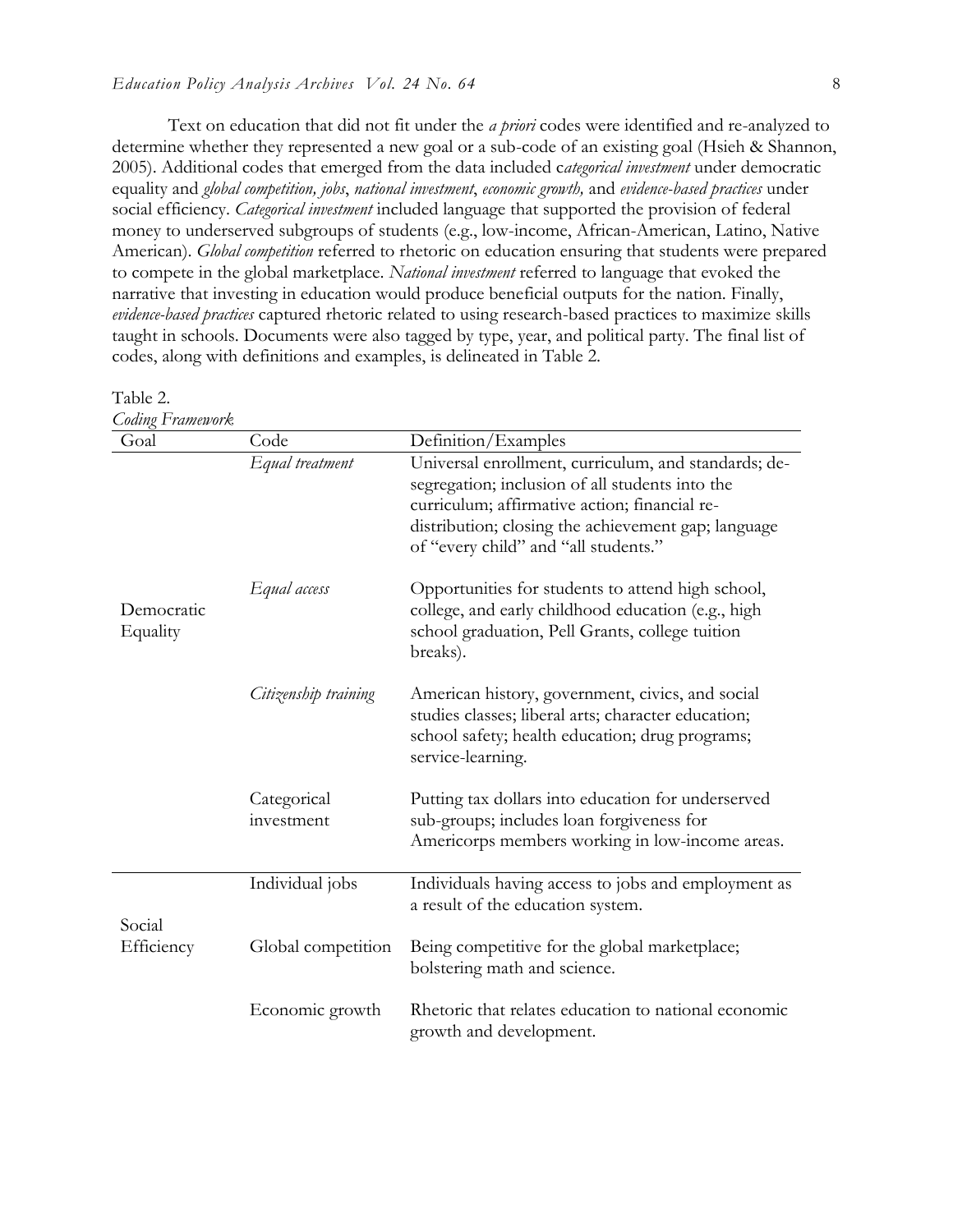| Table 2 cont'd.<br><b>Coding Framework</b> |                                                 |                                                                                                                                                                                                                                               |
|--------------------------------------------|-------------------------------------------------|-----------------------------------------------------------------------------------------------------------------------------------------------------------------------------------------------------------------------------------------------|
| Goal                                       | Code<br>National<br>investment                  | Definition/Examples<br>Rhetoric and policy that emphasizes putting tax<br>dollars into education for beneficial outcomes for<br>the nation.                                                                                                   |
|                                            | Evidence-based<br>practices                     | Focus on social science research as a way to<br>efficiently maximize skills taught in school.                                                                                                                                                 |
| Social<br>Efficiency                       | Vocationalism                                   | Jobs skills/training; community colleges; technical<br>and vocational programs/schools, certifications, and<br>apprenticeships.                                                                                                               |
|                                            | <i>Economic stratification</i>                  | Vertical distribution of educational attainment;<br>qualitative differences between schools at the same<br>horizontal level; tracking (for future employment).                                                                                |
|                                            | Meritocracy                                     | Meritocratic ideology of individuals working hard to<br>move to a higher social or economic station in life;<br>references to individuals achieving the American<br>Dream.                                                                    |
|                                            | Credentials                                     | Type of degree, degree attainment, grades, and<br>credits one can "exchange" for social and economic<br>gain.                                                                                                                                 |
| Social Mobility                            | Marketization                                   | Privatization of educational organizations/services;<br>valuing market values of choice, innovation,<br>competition, and incentives (e.g., charter schools,<br>vouchers, teacher pay-for-performance incentives,<br>TFA, Troops to Teachers.) |
|                                            | Stratified graded<br>hierarchy                  | Students climb through a series of grade levels at<br>which they face elimination at certain points.                                                                                                                                          |
|                                            | Stratified institutional<br>differences         | Distinctions and reputations between schools (i.e.<br>rankings, institutional "grades"; labels as "failing" or<br>not).                                                                                                                       |
|                                            | Stratified opportunities<br>within institutions | Reading groups; pull out programs for high and low<br>achievers; letter grades; comprehensive standardized<br>tests to differentiate students; high school college-<br>prep/AP tracks; differentiated diplomas.                               |

*Note*: Italics represent codes derived from Labaree (1997).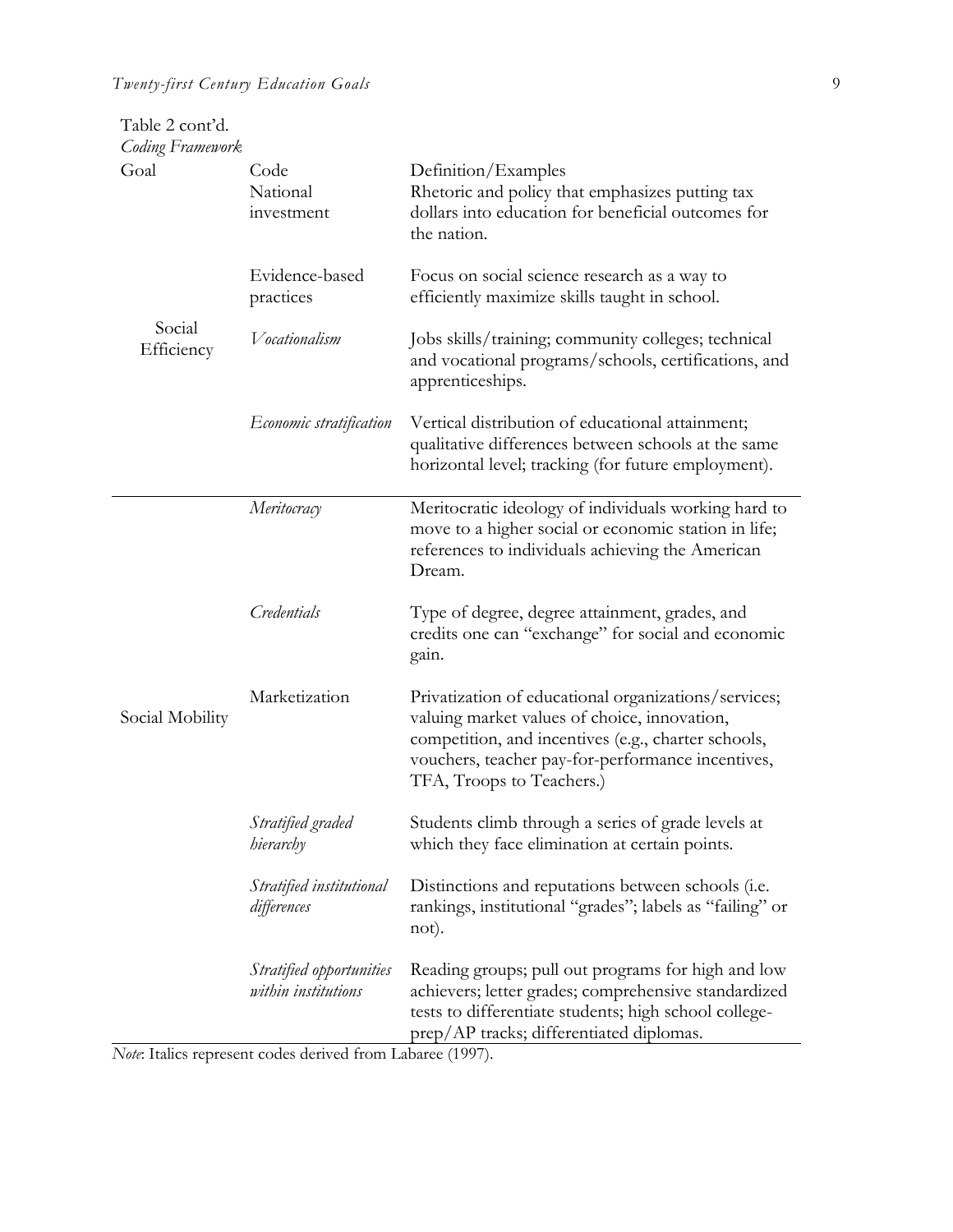After the coding was completed, the researchers wrote memos on democratic equality, social efficiency, social mobility, and code co-occurrences, the latter which paid attention to whether goals appeared in concert or distinct from one another. These memos compared the frequency of subcodes over time and between Democrat and Republican presidents and candidates, as we expected to see differences across parties due to underlying conflict in partisan ideologies (Lakoff, 2008; Spring, 2010). In comparing parties, reported percentages were "normalized," that is, based on the ratio of the category, so that overrepresentation of one party did not skew the percentage. In these memos, sub-codes were compared to purported goals of each party to see the extent of party alignment as well.

Triangulation of the multiple data sources and peer debriefing of analyses allowed the researchers to ensure credibility (Marshall & Rossman, 2011). Two researchers coded the data, building reliability by coding the same set of documents and debriefing to ensure that their codes were the same, coming to consensus on areas in which they disagreed, and discussing emerging codes. Once reliability was established, the researchers continued to meet on a weekly basis to discuss disconfirming evidence and developing themes around presidential educational goals.

## **Findings**

During speeches to the American people and presentations to Congress from 2000 to 2015, presidents promoted P-16 education policy prescriptions whose range included universal childhood education, standards and accountability, turnaround programs for failing schools, STEM education, charter schools, voucher programs, community colleges, and college loans. As Table 3 shows, the goals of democratic equality, social efficiency, and social mobility all appeared in presidential education discourse. Democratic equality occurred in 48.2% of the total paragraphs coded, followed by social efficiency (34.0%), and social mobility (17.9%). All 58 coded documents mentioned at least two goals; the vast majority incorporated all three. A temporal analysis further showed that although the frequency of each goal ebbed and flowed over the fifteen years, all goals were always present. (See Figure 1). Rather than compete or contradict one another, the three goals appeared to work in concert towards advocating for an American education system built to bolster the American economy and individual economic success. In the following section, we describe in detail our findings for each of the broad goals and how those goals complemented one another in presidential discourse.

| Eaucaiion Goai Summary by Document Type and Political Party Affiliation |                     |               |                   |               |                  |               |
|-------------------------------------------------------------------------|---------------------|---------------|-------------------|---------------|------------------|---------------|
|                                                                         | Democratic Equality |               | Social Efficiency |               | Social Mobility  |               |
|                                                                         | $\boldsymbol{n}$    | $\frac{0}{0}$ | $\boldsymbol{n}$  | $\frac{0}{0}$ | $\boldsymbol{n}$ | $\frac{0}{0}$ |
| Document                                                                |                     |               |                   |               |                  |               |
| SOU                                                                     | 77                  | 46.4          | 50                | 30.1          | 39               | 23.5          |
| Budget                                                                  | 311                 | 49.8          | 217               | 34.7          | 97               | 15.5          |
| Debates                                                                 | 73                  | 44.0          | 58                | 34.9          | 35               | 21.1          |
| Total                                                                   | 461                 | 48.2          | 325               | 34.0          | 171              | 17.9          |
| Party                                                                   |                     |               |                   |               |                  |               |
| Democratic                                                              |                     | 57.9          |                   | 62.3          |                  | 53.3          |
| Republican                                                              |                     | 42.1          |                   | 37.7          |                  | 46.7          |

Table 3.<br> $E$  duction  $C_2$  of Sum  $E_{\mu\nu}$   $\mathbf{D}_{\mu\nu}$   $\mu_{\nu\mu}$   $\mathbf{E}_{\mu\nu}$   $\mu_{\nu\mu}$   $\mathbf{D}_{\mu}$   $\mathbf{E}_{\mu\nu}$   $\mathbf{E}_{\mu\nu}$   $\mathbf{D}_{\mu\nu}$   $\mathbf{E}_{\mu\nu}$   $\mathbf{E}_{\mu\nu}$   $\mathbf{E}_{\mu\nu}$   $\mathbf{E}_{\mu\nu}$   $\mathbf{E}_{\mu\nu}$   $\mathbf{E}_{\mu\nu}$   $\mathbf{E}_{\mu\nu}$   $\mathbf{E}_{\mu$ 

*Note*: SOU = State of the Union Address. *n* represents raw counts of codes. Percentages (%) are based on normalized counts and are rounded to the nearest tenth.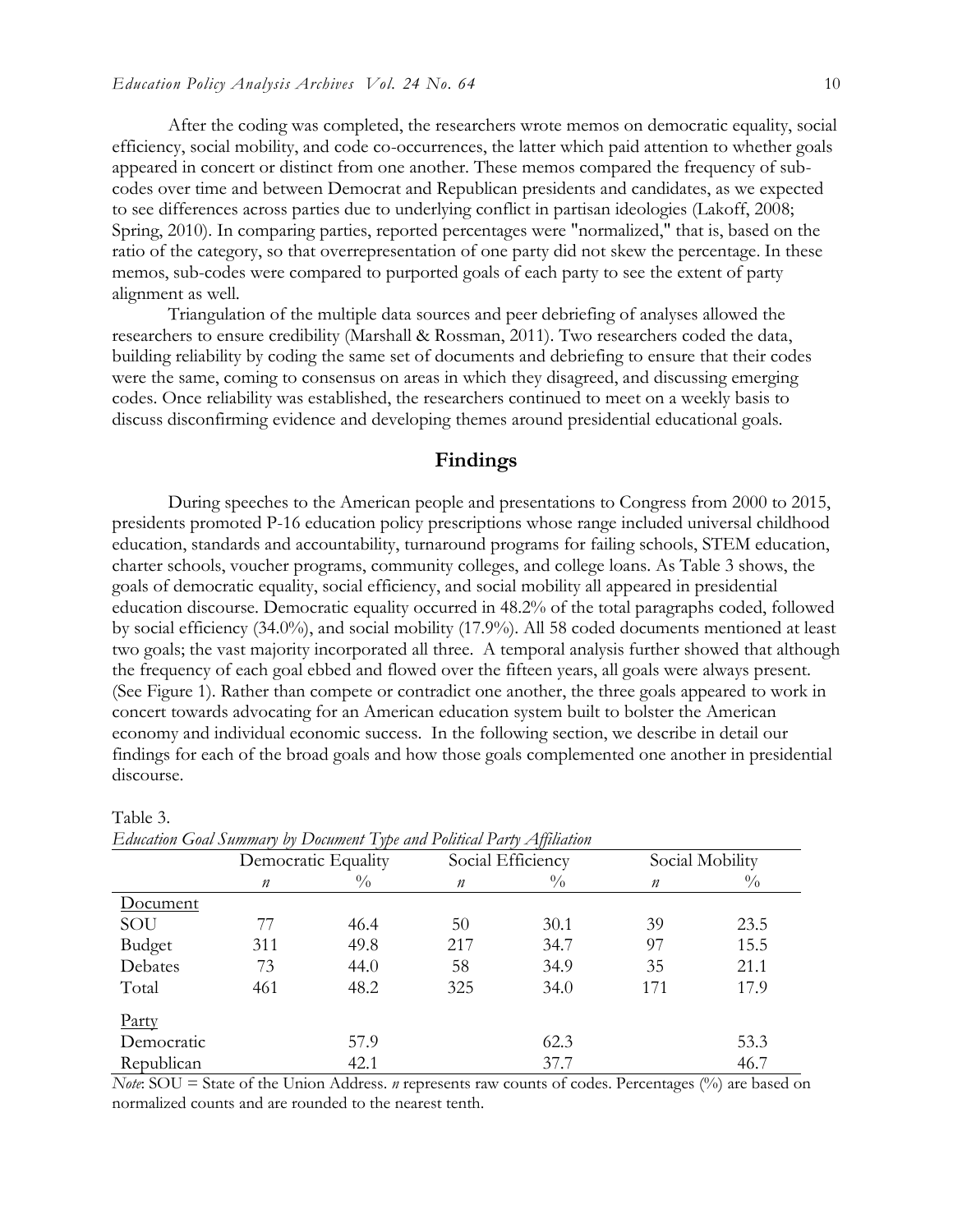### **Democratic Equality**

Though Labaree (1997) argued that the relative weight of democratic equality among the three educational goals has gradually declined over time, democratic equality occurred most often as compared to social efficiency and social mobility. Democrats favored the theme of democratic equality over Republicans, as shown in Table 3. Democratic equality accounted for 57.9% of the total codes for Democrats, and 42.1% of the total codes for Republicans. Closer analysis also revealed that Democrats and Republicans evoked different definitions of democratic equality in these political texts, neither of which included democratic citizenship, but focused heavily on equal treatment and equal access.

**From equal treatment to equal access.** Presidents and presidential candidates consistently used language evoking democratic equality in the inaugural years of the twenty-first century. Democrats and Republicans similarly employed language about *equal treatment*, with 45.9% of equal treatment codes coming from Democrats and 54.1% of equal treatment codes coming from Republicans. Yet partisan differences could be found in that Democrats overwhelmingly favored the language of *equal access*, with Democrat presidents and presidential candidates accounting for 73.0% of the equal access codes. This trend reflects the broader Democratic Party agenda to increase educational opportunity for all (Spring, 2002).



*Figure 1.* Prevalence of education goals (% of codes) in presidential rhetoric (2000 – 2015)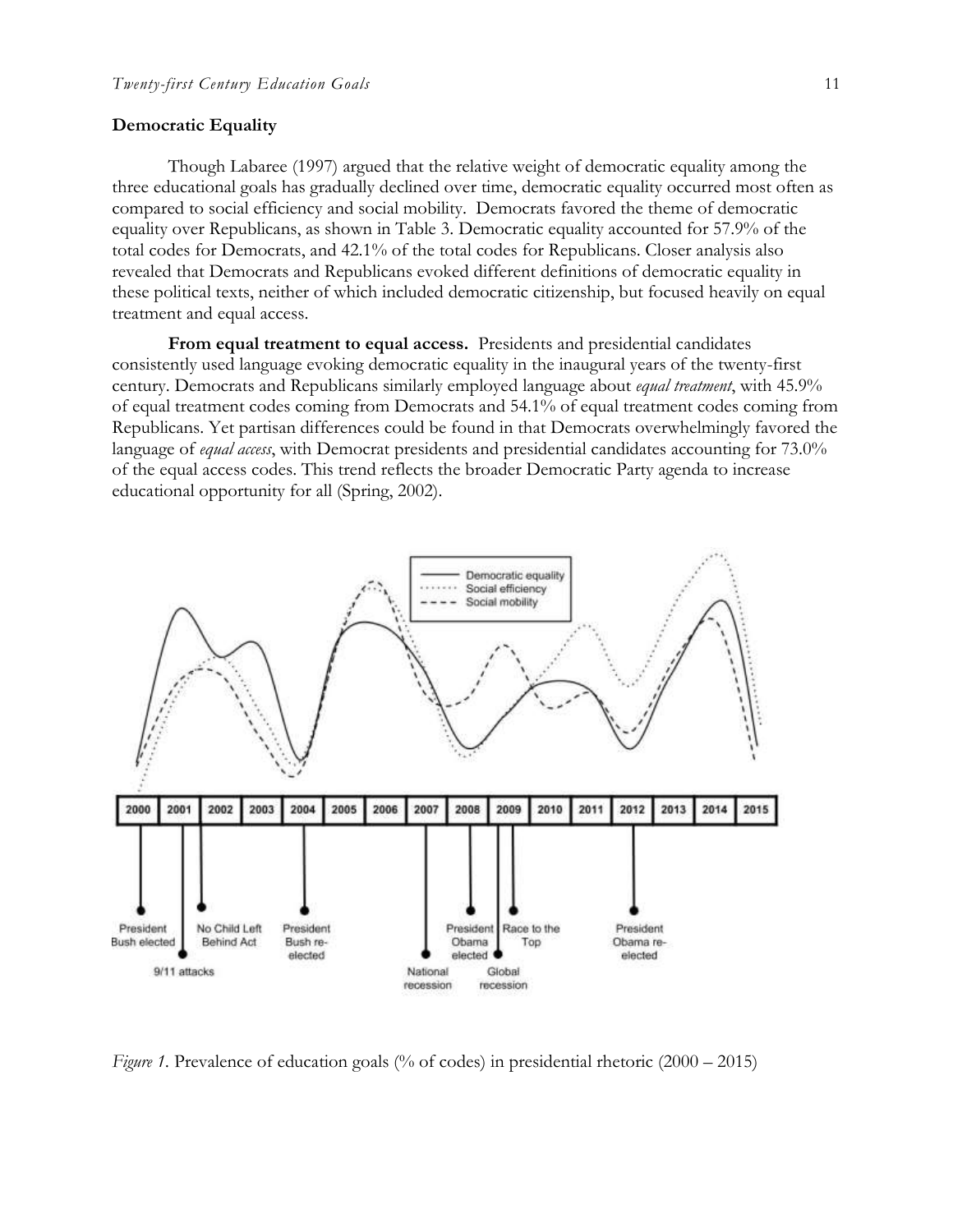Equal treatment rhetoric was connected to specific policy initiatives. President Bush framed the landmark No Child Left Behind Act and reading programs such as Reading First as an issue of equal treatment, using symbolic language such as "every child" and creating a narrative that connected accountability to civil rights. "Every child will begin school ready to learn and graduate ready to succeed" became President Bush's rallying cry in promoting his education agenda (SOU00). In nationally televised debates during the 2000 general election, President Bush evoked language reminiscent of the civil rights era, arguing that reading was the new civil right and proclaiming that "there is nothing more prejudiced than not educating a child" (D2). He emphasized the achievement gap for low-income and minority students and students with disabilities, and criticized schools for their "soft bigotry of low expectations."

As President Bush geared up for his re-election in 2004, he promoted the stringent accountability measures in No Child Left Behind Act as successfully shifting the attitude toward low-performing students in public schools, and continued to blame the "soft bigotry of low expectations" as the reason that so many public schools were failing students. For example, the 2005 education budget read:

On January 8, 2002, President Bush signed into the law the No Child Left Behind Act and forever changed public education in America. Local schools are now held accountable for rigorous achievement goals for all students … the soft bigotry of low expectations is being removed from our schools and communities.

The symbolic language of equal treatment continued to make its way into Republican debates, speeches, and budgets after Bush's presidency. During his 2008 presidential bid, Senator McCain equated education with the "civil rights issue of the 21st century" (D9).

Democrats also used symbolic language of equal treatment when discussing specific policy initiatives. President Obama used language of equal treatment when discussing Race to the Top, turning around failing schools, and increasing educational opportunities throughout an individual's life. For example, he frequently emphasized that "every child" and "all of our kids" should have access to quality pre-K and a world-class education (D9, BM14, SOU14). Previous Democratic candidates used the language of equal treatment as well. For example, in the 2000 election, candidate Vice President Gore asserted, "I have an obligation to fight to make sure there are no failing schools. We have to turn around -- most schools are excellent, but we have to make sure that *all* of them are"  $(D3)$ .

Democrat and Republican presidents and presidential candidates have also evoked language around equal access, with equal access becoming the more frequent democratic equality discourse after President Obama took office in 2008. Since 2000, every Democrat and Republican president and presidential candidate has evoked the goal of equal access, specifically when discussing higher education. In particular, there has been bipartisan consensus around policies that promote college affordability, including tax deductions, exemptions, credits, Pell Grants, and increasing opportunities to obtain government student loans. In 2000, Democratic presidential candidate Gore proposed that college tuition up to \$10,000 per year should be tax deductible, so that middle class families could afford to send their children to college (D2). The 2002 education budget under President Bush sought to "ensure that postsecondary education is affordable and attainable for all students" through Pell Grants (EB2). Democrats, however, employed equal access language more frequently. President Obama made college affordability a central issue in his 2008 and 2012 presidential campaigns and, once in office, continued to promise that "in an era of skyrocketing college tuitions, we will make sure that the doors of college remain open to children from all walks of life" (BM10).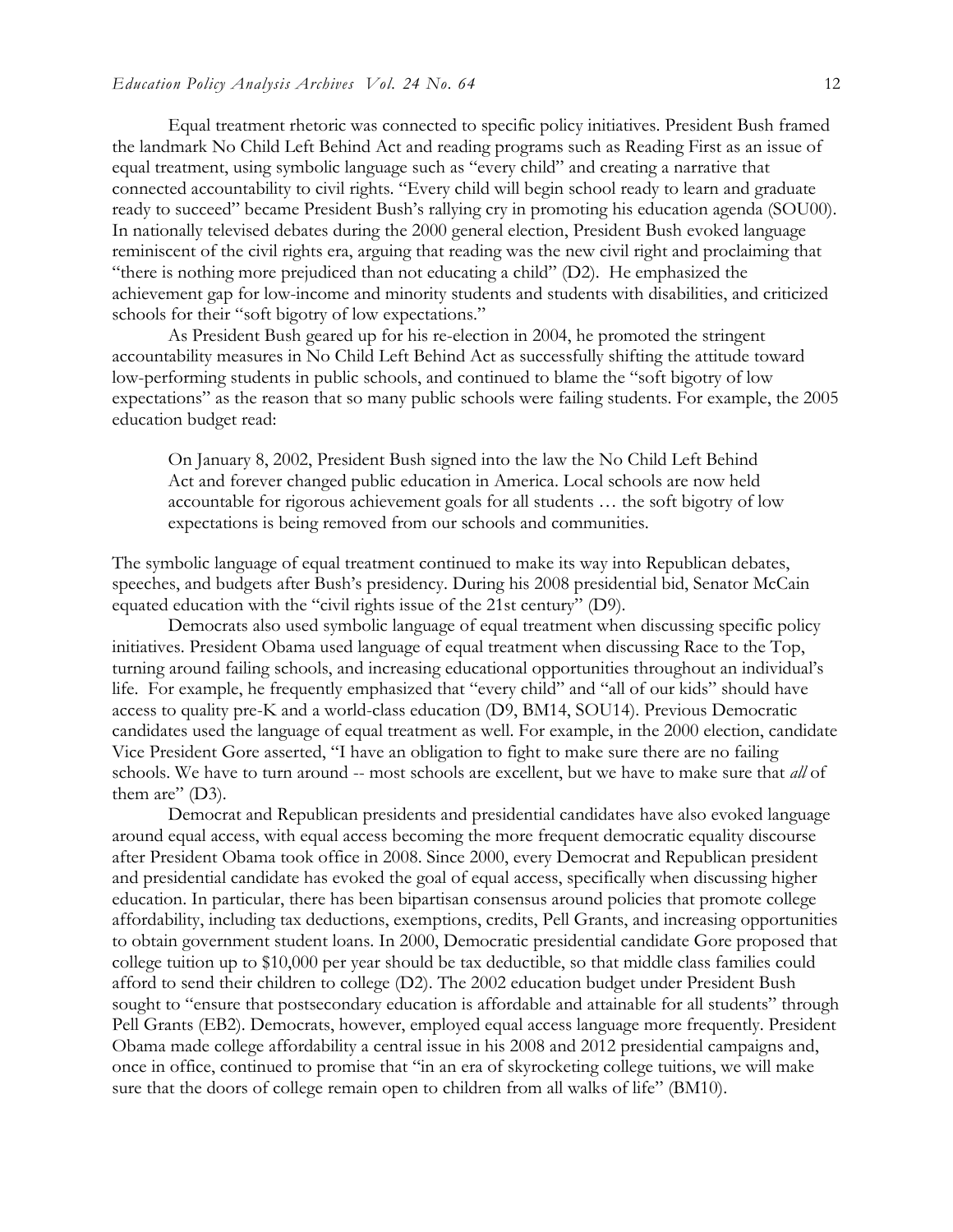### *Twenty-first Century Education Goals* 13

Universal early childhood education became another issue that Democrats framed as an issue of equal access. In the 2000 election, Vice President Gore campaigned to make high-quality preschool available on a voluntary basis for every 4-year-old in the entire United States; universal early childhood education resurfaced and gained prominence in discourse under the Obama administration. In the 2009 State of the Union address, President Obama proclaimed, "...it will be the goal of this administration to ensure that every child has access to a complete and competitive education – from the day they are born to the day they begin a career." The language of "cradle to career" and "college to career" education was found in the 2010, 2011, and 2014 White House Education Budgets, and was coupled with specific proposals in White House Budget Messages, Education Budgets, and State of the Union addresses to "make high quality preschool available to every child" (SOU14). For example, President Obama's 2014 Budget Message stated, "The Administration believes that all children should have access to a high-quality preschool education" (BM14). Its companion Education Budget outlined a proposal consisting of "a Federal-State partnership to provide all low- and moderate-income four-year old children with high-quality preschool," incentives for states to expand to middle class families and full-day kindergarten, and a \$750 million discretionary investment in Preschool Development Grants (EB14).

**The missing rhetoric of citizenship education.** The Founding Fathers and advocates for public education in the nineteenth century envisioned the nation's public schools as a way to train children to be citizens in a democratic society (Labaree, 2010). The findings from this study suggest that this vision of developing students' sense of civic virtue or commitment to the public good was largely lost in the inaugural years of the twenty-first century, as citizenship training was almost entirely absent from the presidential discourse from 2000 – 2015 pertaining to democratic equality. It accounted for only 23 of the 461 democratic equality codes, and was entirely absent from presidential talk and text analyzed in 2005, 2006, 2009, 2010, 2013, and 2015. Instead, as we discuss in the following section, a social efficiency, STEM-focused vision of curriculum arose. Rather than promote social studies, civics, government, and American history courses "designed to instill in students a commitment to the American political system" (Labaree, 1997, p. 44), President Bush and President Obama largely called for higher quality math and science courses, programs, and teachers to prepare Americans to compete in the twenty-first century marketplace.

## **Social Efficiency**

Social efficiency accounted for about a third of the codes for education goals promoted by presidents and presidential candidates. As Figure 1 shows, from 2009 onward, this goal rose to become the most prevalent in the discourse. Most prominent were narratives related to global competition (30.2% of social efficiency codes), jobs (29.2%), and vocational education (20.6%). Democrats more frequently portrayed the purpose of education as obtaining a job, with 64.2% of *individual job* codes coming from Democrats and only 35.8% from Republicans. Although Democrats generally favored this rhetoric, Presidents Clinton, Bush, and Obama all emphasized education as a means for individuals gaining employment and the nation's economy improving, highlighting the tension of education both as a private and public good.

The presidents differed in that Democrats framed education as a public good more often than Republicans, connecting jobs with national economic benefits (Democrats accounted for 81.5% of *economic growth* codes) and the need for the nation to compete in a global economy (Democrats accounted for 76.6% of *global competition* codes), which peaked in frequency during the 2007 national recession and has steadily climbed in frequency since the 2009 global recession. These differences in how social efficiency was framed again reflects broader partisan goals, with the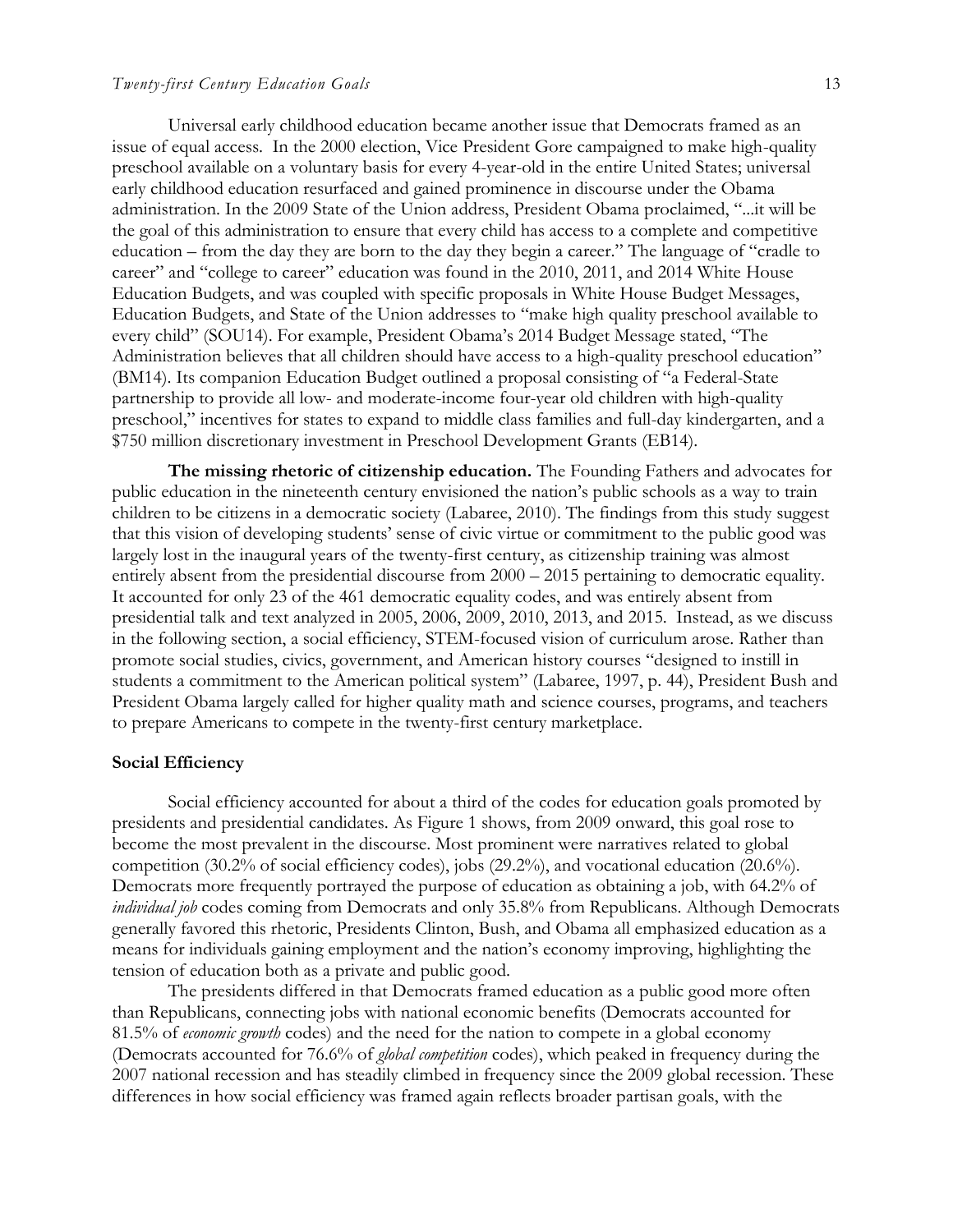Democratic Party emphasizing the need for education to respond to a globally competitive knowledge economy to fix unemployment and reduce poverty and the Republican Party emphasizing increasing human capital to meet the needs of big business (Spring, 2002).

**Jobs for the 21st century global marketplace**. There was consensus among presidents that the role of education was to prepare students for jobs in the "21<sup>st</sup> century" or "global" marketplace. In the 2004 presidential campaign, President Bush highlighted this narrative multiple times. For example, in a 2004 debate he explained, "In order to make sure people have jobs for the 21st century, we've got to get it right in the education system" (D6). Likewise, in the third debate of the 2004 presidential election, he portrayed his landmark No Child Left Behind Act as a job stimulus, saying "Listen, the No Child Left Behind Act is really a jobs act when you think about it" (D9). President Obama evoked a similar narrative, portraying education as the means for preparing students for jobs in the "global marketplace" (BM10, EB11). He captured this sentiment in the 2009 State of the Union address, saying, "In a global economy, where the most valuable skill you can sell is your knowledge, a good education is no longer just a pathway to opportunity – it is a prerequisite" (SOU10).

The framing of education as job preparation surfaced in policy prescriptions pertaining to vocational education and math and science education. Vocational education most often came up in speeches and budget plans about community colleges. President Bush and President Obama widely supported community colleges in speeches. In a 2004 debate, President Bush touted the community college system as a "great place to get people retrained for the jobs that exist" and as "providing the skills necessary to fill the jobs of the 21<sup>st</sup> century" (D6). Similarly, in his 2009, 2010, 2011, and 2012 State of the Union addresses, President Obama emphasized the importance of community colleges in training people "for new jobs and careers in today's fast changing world" (SOU12) and urged Congress to "revitalize" the nation's community colleges (SOU11). In speeches, President Obama shared personal anecdotes of individuals who had gone back to community college for job retraining, which emphasized the connection between education and jobs. For example, in the 2011 State of the Union address, President Obama stated that "Because people need to be able to train for new jobs and careers in today's fast-changing economy, we're also revitalizing America's community colleges." He then relayed the story of a 55-year-old woman pursuing a community college degree in biotechnology after working in the furniture industry for over three decades. The bipartisan support for education initiatives that responded to the needs of the job market was evident even during campaigns. For example, in the first 2012 presidential debate, President Obama stated, "one of the things I suspect Governor Romney and I probably agree on is getting businesses to work with community colleges so that they're setting up their training programs," before proposing to "create 2 million more slots in our community colleges so that people can get trained for the jobs that are out there right now" (D10).

In addition, President Bush in his 2004 Education Budget and President Obama in consecutive State of the Unions proposed policies to forge partnerships between businesses, high schools, and community colleges, with the goal of preparing students for the workforce (EB4, EB14, SOU12, SOU13, SOU14). These plans reinforced the social efficiency mantra that education should provide students with the skills and training that business and industry needs. This was exemplified in the 2013 State of the Union, during which President Obama proposed funding that "rewards schools that develop new partnerships with colleges and employers, and create classes focusing on science, technology, engineering and mathematics (STEM)—the skills today's employers seek to fill the jobs available right now and in the future." Another STEM initiative that President Bush and President Obama also supported as a pathway to jobs was increasing the number of science and math teachers. In the 2006 State of the Union, President Bush proposed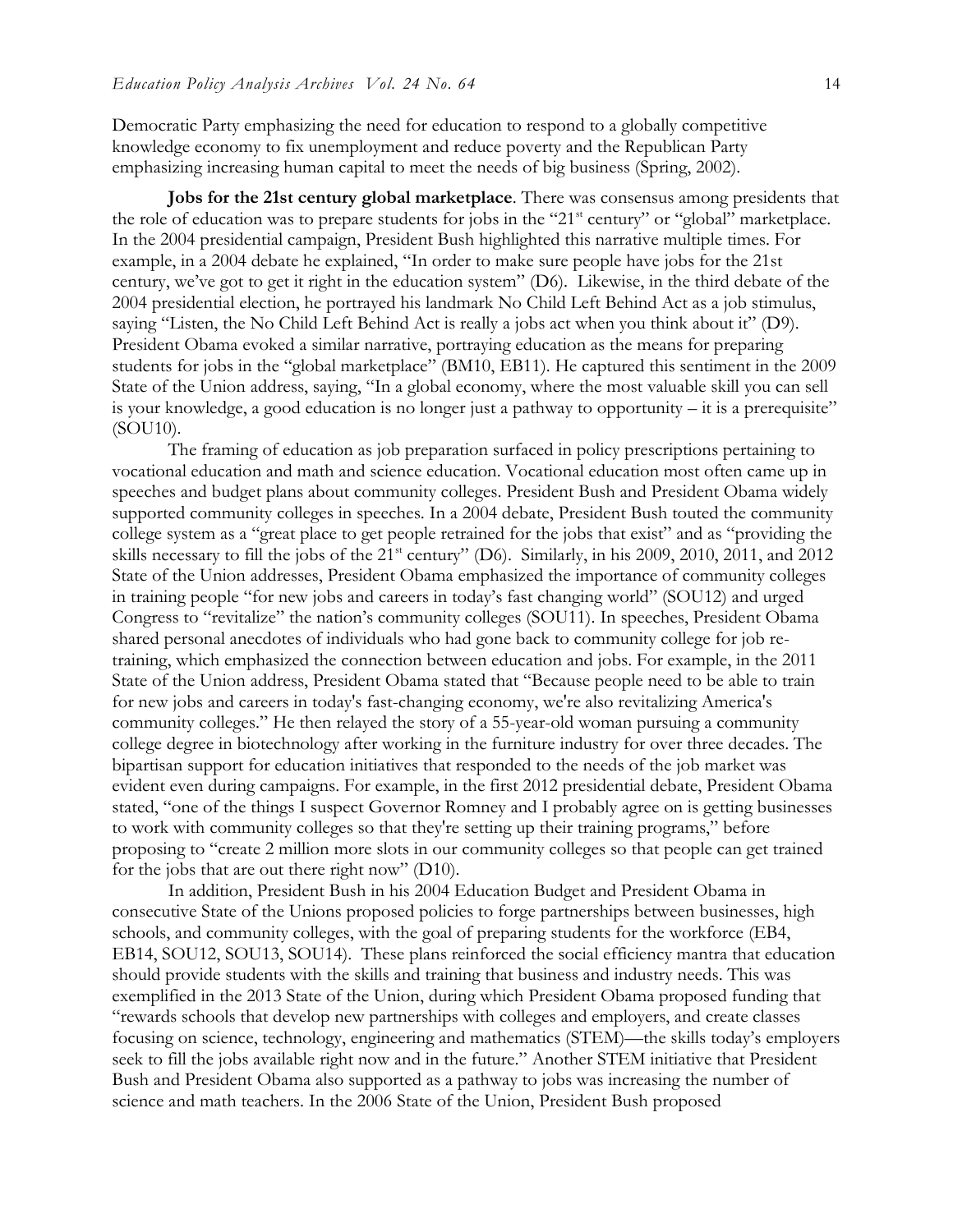to train 70,000 high school teachers, to lead advanced-placement courses in math and science, bring 30,000 math and science professionals to teach in classrooms, and give early help to students who struggle with math, so they have a better chance at good, high-wage jobs (SOU7).

President Obama similarly suggested in a 2012 debate,

Let's hire another 100,000 math and science teachers to make sure we maintain our technology lead … as a consequence we'll have a better trained workforce and that will create jobs because companies want to locate in places where we've got a skilled workforce (D10).

The similarities in the content of these two policy proposals suggest a bipartisan consensus in the need for schools to prepare students for STEM-related jobs.

Presidents also emphasized the role of education in bolstering the national workforce and, hence, the national economy. Specifically, President Bush and President Obama espoused the narrative that investing in education would create a skilled workforce, which would attract employers to the United States and create more jobs. In the third 2004 presidential debate, President Bush argued, "Perhaps the best way to keep jobs here in America and to keep this economy growing is to make sure our education system works" and "Education is how to make sure we've got a workforce that's productive and competitive" (D5). President Obama framed education as an essential part of the plan to help the nation recover from the global recession, which he inherited upon taking office in January 2009. For example, he described affordable college education as an "economic imperative" (SOU13) for the nation. As President Obama summarized in a 2008 debate, "We've got some long-term challenges in this economy that have to be dealt with … we've got to invest in our education system for every person to be able to learn" (D9). This rhetoric was exemplified in the 2009 State of the Union address, when the President stated, "Dropping out of high school is no longer an option. It's not just quitting on yourself, it's quitting on your country – and this country needs and values the talents of every American" (SOU10). These quotes encapsulate the bipartisan agreement over the goal that education should provide *individuals* the skills for employment and the *country* economic prosperity.

**Global competition.** Tied into the narrative that a sound education system will lead the nation to economic recovery and prosperity was an American competitiveness narrative – namely, that a highly educated populace will allow America to get ahead in the global economy. As President Obama explained, "We know that countries that out-teach us today, they'll be able to out-compete us tomorrow" (SOU09). The federal discourse of global competition gained increasing prominence since 2006, seen in language that included international test statistics and emphasized providing students with a "world-class education" and skills "to compete in a global economy" (BM12).

Presidents and presidential candidates placed a sense of urgency in the rhetoric of global competition by suggesting that America is falling behind other countries. Presidents used international comparative statistics in the State of the Union addresses, debates, and White House budgets to illustrate that America is losing the global race for education supremacy. For example, in his 2002 education budget, President Bush decried, "Our high school seniors trail students in most industrialized countries on international math tests." In a 2004 debate, Senator Kerry warned, "China and India are graduating more graduates in math and science than we are" (D5). President Obama used the same discursive tactics in the 2011 State of the Union address: "The quality of our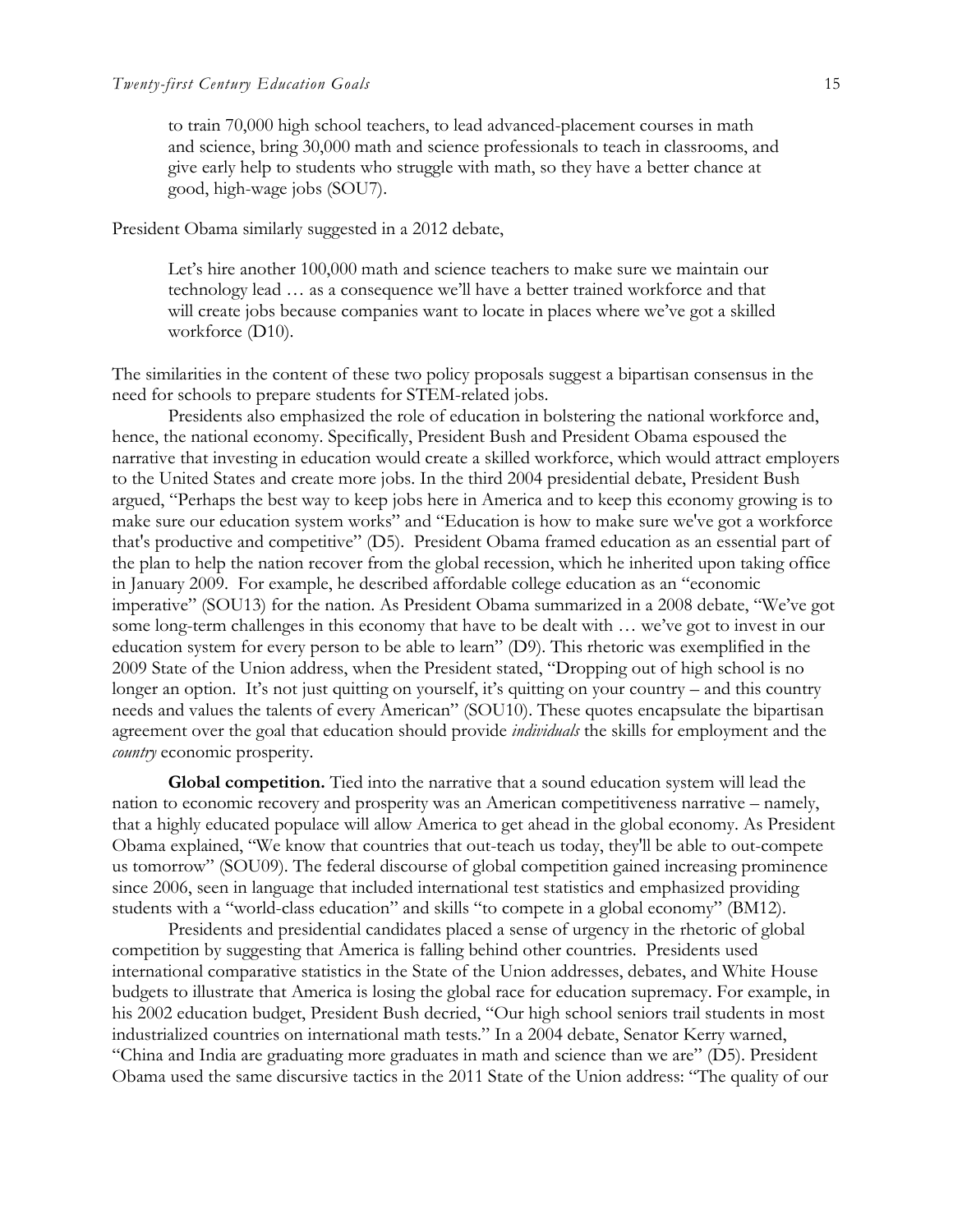math and science education lags behind many other nations. America has fallen to ninth in the proportion of young people with a college degree" (SOU12).

Along with dismal statistics about the status of American education, presidential discourse was filled with language that highlighted the need to beat other countries - for example, words related to competition, racing, winning, and being the best in the world. Education programs that President Bush and President Obama promoted in their budgets, such as the "American Competitiveness Initiative," "Race to the Top," and the "First in the World Initiative," evoked this discourse. In the 2006 State of the Union address, President Bush declared,

To keep America competitive, one commitment is necessary above all: We must continue to lead the world in human talent and creativity. Our greatest advantage in the world has always been our educated, hard-working, ambitious people - and we are going to keep that edge.

President Obama also evoked this language in his State of the Union addresses and budget messages with statements such as "if we want to win the future — if we want innovation to produce jobs in America and not overseas — then we also have to win the race to educate our kids" (SOU12) and "the winners of this [global] competition will be the countries that have the most skilled and educated workers" (BM12).

According to presidents and presidential candidates, the prescription for winning the global competition was creating rigorous pre-K- 12 standards that emphasize science, technology, engineering, and math; increasing financial investment in education; and increasing college access and completion. This emphasis on math, science, and technology as a means to stay globally competitive was echoed in proposals put forth by President Bush and President Obama to recruit more math and science teachers and invest in rigorous programs that would bolster students' math and science skills, described above. President Bush's American Competitive Initiative called for "a series of K–12 math and science initiatives designed to strengthen the capacity of our schools to improve math and science learning," which included more rigorous math and science instruction and course offerings and recruiting "an Adjunct Teacher Corps to bring math and science professionals into high need schools as teachers" (EB7). The rationale for the initiative outlined in President Bush's 2007 budget exemplified the connection between math and science and America's global competitiveness:

To remain competitive in the global economy, every student that graduates from high school in the United States, whether they plan to go on to college or immediately into the workforce, will need the strong analytical skills that only a rigorous math and science curriculum can provide. International testing continues to demonstrate that American students are lagging behind their foreign peers in math and science. To address these issues, the President is proposing the American Competitiveness Initiative, which focuses on improving the Nation's long-term economic competitiveness. (EB7)

President Obama sent a similar message. For example, during a debate in the 2012 general election, he declared, "And what I now want to do is to hire more teachers, especially in math and science, because we know that we've fallen behind when it comes to math and science" (D12).

Unlike Republican presidents and presidential candidates, Democratic presidents and candidates also stated that investing in education was key to winning the competition. For example, in the second 2004 presidential debate, Senator Kerry asserted, "I want to fully fund education, No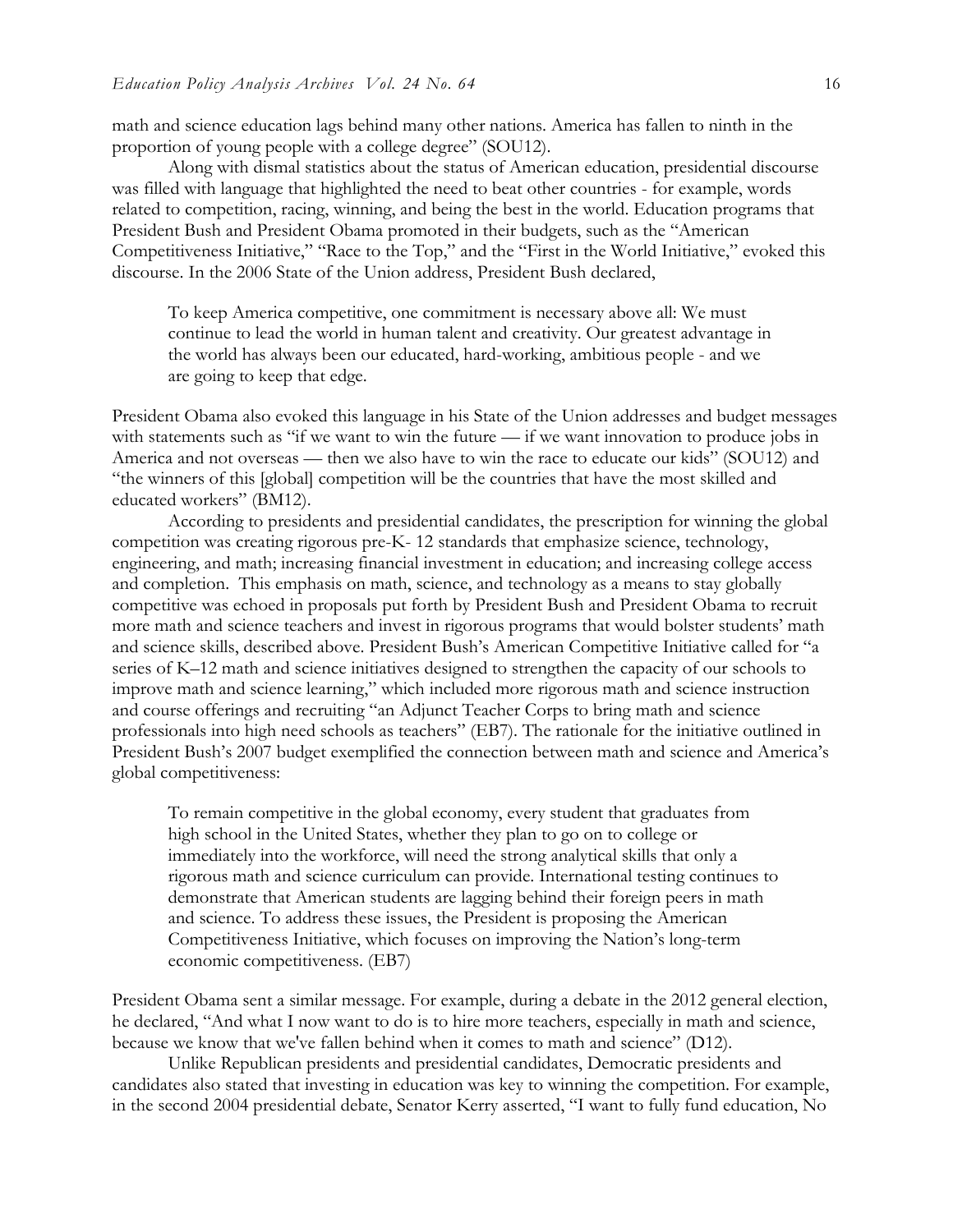Child Left Behind, special-needs education. And that's how we're going to be more competitive." Similarly, in the third 2012 debate, President Obama warned,

If we don't have the best education system in the world, if we don't continue to put money into research and technology that will allow us to create great businesses here in the United States, that's how we lose the competition.

While the actual rhetoric regarding  $21<sup>st</sup>$  century jobs and global competition was similar across partisan lines, this was evoked far more frequently with Democrats as compared to Republicans.

#### **Social Mobility**

Social mobility appeared the least frequently in presidential discourse, accounting for about 18% of the coded data. Language related to *marketization* (55.0% of social mobility codes) and *meritocracy* (about 20.0% of social mobility codes) was employed most often as candidates brought to light private purposes of public education. Though the least frequent goal, social mobility was the most contested one, particularly surrounding the idea of marketization. This reflects broader ideological party differences in twenty-first century American politics around whether public or private entities should control social services such as education (Spring, 2002).

**Choice and markets: Can all be winners?** Marketization was the most frequently occurring social mobility code. Republican and Democratic presidents and candidates all promoted market-based reforms to education, portraying families as consumers and schools as products competing for their business. Every president and presidential candidate - over time and across political parties - supported school choice, particularly charter schools. Support for charter schools was seen in State of the Union addresses, budgets, debates, and campaign speeches. For example, President Clinton extolled the growth of charter schools in his final State of the Union address in 2000, saying, "We know charter schools provide real public school choice" (SOU1). In the 2008 presidential debates, both Senator McCain and Senator Obama agreed on increasing the number of charter schools. White House Education budgets from 2001 to 2014 allocated millions of dollars to increase charter schools, with the intent of "provid[ing] parents, particularly low-income parents, more options for maintaining a quality education for their children who are trapped in lowperforming schools" (EB4) and "expand[ing] educational options by helping grow effective charter schools and other autonomous public schools that achieve positive results and give parents more choice" (EB12).

References to stratified institutional differences were salient in President Bush's arguments that promoted school choice. President Bush evoked images of impoverished children trapped in failing schools, with school choice being the only way to get the children out. In 2000, President Bush stated, "I believe if we find poor children trapped in schools that won't teach, we need to free the parents" (D1). Again, in his 2007 State of the Union address, he said, "We can lift student achievement even higher by … giving families with children stuck in failing schools the right to choose some place better." This reflects an assumption that some schools were better than others, and those that were worse could only be changed by consumer exit.

Contention between Democrats and Republicans arose over one facet of school choice: voucher programs. Republican candidates sought to maximize educational choices for family consumers by providing as many choice options as possible: public school transfers, vouchers for private schools, and magnet schools which draw students from across the normal school boundaries with specialized programs or curricula. Democratic support for choice stopped at charter schools.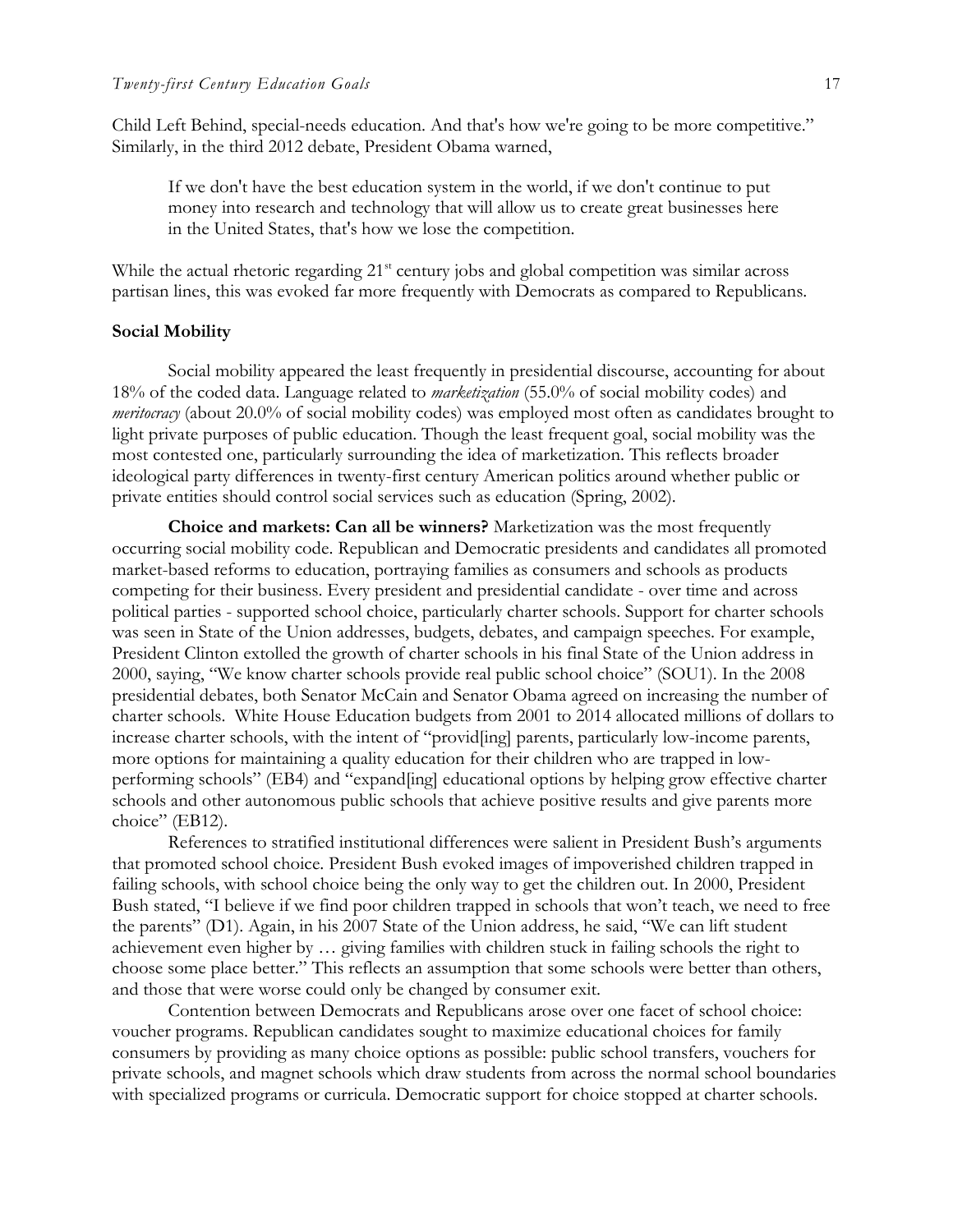Vice President Gore summarized the partisan differences in perceptions of school choice: "I believe parents need more public and charter school choice … I don't think private schools should have a right to take taxpayer money away from public schools" (D1). In the 2000, 2008, and 2012 presidential debates, candidates sparred over vouchers. For example, in the third 2008 presidential debate, Senator Obama stated, "Where we disagree is on the idea that we can somehow give out vouchers as a way of securing the problems in our education system." Regardless of whether presidential candidates agreed with voucher programs, they all portrayed the education system as needing to provide choice to parent consumers who, as Senator McCain contended, "wanted to choose the school that they thought was best for their children" (D9).

**Meritocracy and the American Dream.** Presidential education discourse also portrayed education as the key to achieving the American Dream, though this language when used alone was largely symbolic, detached from concrete initiatives from which students would benefit (Smith, 2004). Democrats and Republicans extolled the narrative that when given the opportunity to receive a good education, those who work hard can achieve their dreams. In the 2008 State of the Union address, President Bush said, "In neighborhoods across our country, there are boys and girls with dreams. And a decent education is their only hope of achieving them" (SOU9). That same year when running for office, then Senator Obama evoked a similar narrative, saying:

Part of what we need to do, what the next president has to do…is to send a message to the world that we are going to invest in issues like education, we are going to invest in issues that relate to how ordinary people are able to live out their dreams. (D10)

In his State of the Union address four years later, President Obama continued to deliver that same message: "A great teacher can offer an escape from poverty to the child who dreams beyond his circumstance."

Presidents also evoked the narrative of education as the means to climbing up the social ladder. President Bush equated education attainment with earning a higher income. In his 2004 budget message, he proposed "lifting children out of poverty and hopelessness by creating good schools." President Obama similarly promoted education as the key to upward mobility. As he proclaimed in the 2013 State of the Union: "It's a simple fact: the more education you have, the more likely you are to have a job and work your way into the middle class" (SOU14).

## **Coinciding Goals**

As depicted in Table 4, both Democrats and Republicans used disparate education goals in concert. The language of democratic equality was frequently coupled with language about social efficiency (occurring 145 times together, or in 44.6% of all social efficiency codes) and social mobility (occurring together in 92 instances, or 53.8% of all social mobility goals). As illustrated next, presidents portrayed democratic equality not as the end goal, but rather as a way to create jobs, build a globally competitive workforce, and provide the chance for every American to climb the ladder of success and achieve the "American Dream." This suggests that rather than arguing that democratic equality should be a goal of the American education system for its own sake, presidents and presidential candidates used the language of democratic equality as the means to achieving goals pertaining to social efficiency and social mobility.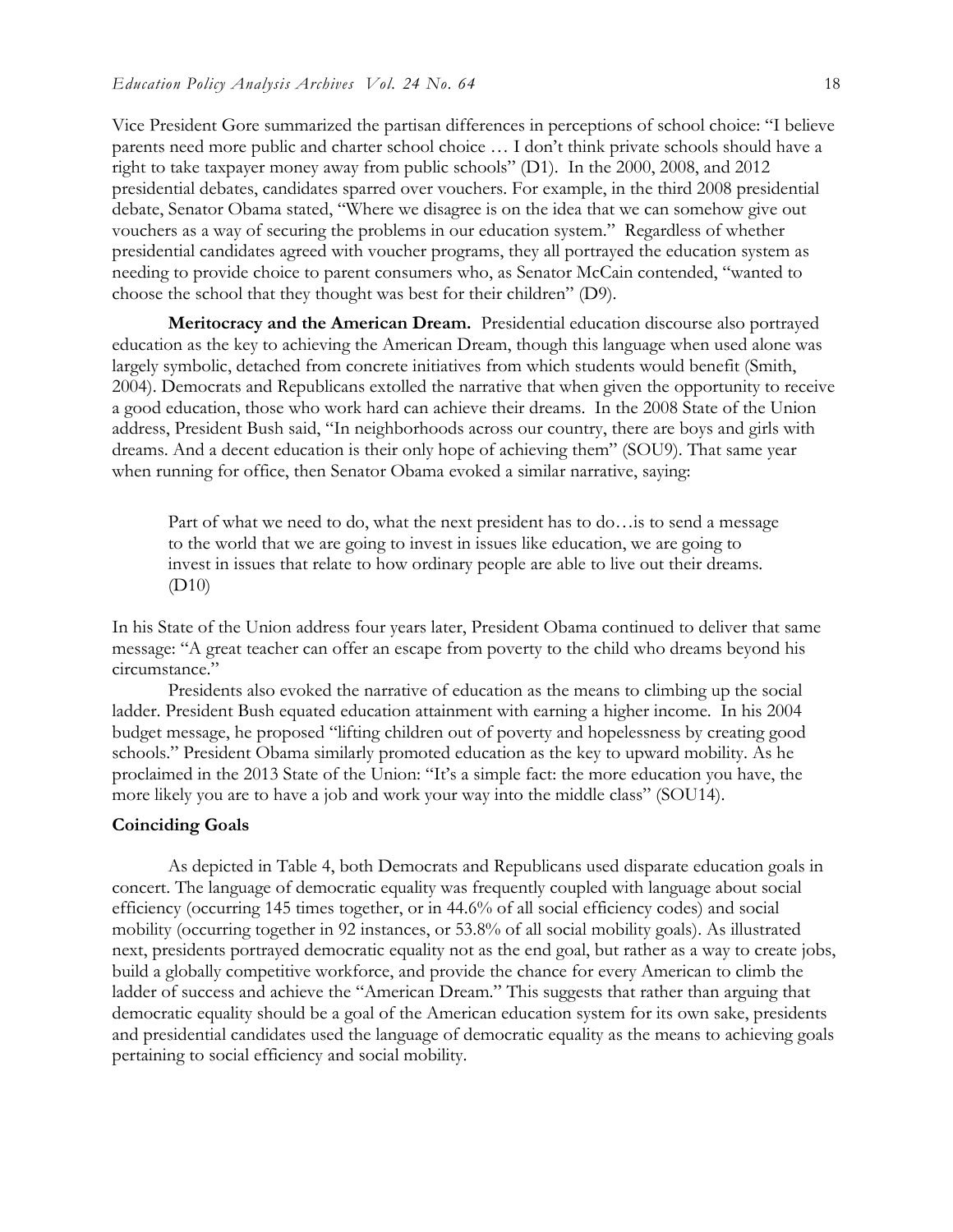| $C$ <i>v</i> - $O$ <i>um</i> tentes <i>v</i> $V$ $C$ <i>vu</i> c |                  |                   |                  |                  |
|------------------------------------------------------------------|------------------|-------------------|------------------|------------------|
|                                                                  | Democratic       | Social Efficiency | Social Mobility  | Total            |
|                                                                  | Equality         |                   |                  |                  |
|                                                                  | $\boldsymbol{n}$ | $\boldsymbol{n}$  | $\boldsymbol{n}$ | $\boldsymbol{n}$ |
|                                                                  | $\frac{0}{0}$    | $\frac{0}{0}$     | $\frac{0}{0}$    |                  |
| Democratic                                                       |                  |                   |                  | 461              |
| Equality                                                         |                  |                   |                  |                  |
| Social Efficiency                                                | 145              |                   |                  | 325              |
|                                                                  | 31.4% DE         |                   |                  |                  |
|                                                                  | 44.6% SE         |                   |                  |                  |
| Social Mobility                                                  | 92               | 46                |                  | 171              |
|                                                                  | 20.0% DE         | 14.2% SE          |                  |                  |
|                                                                  | 53.8% SM         | 26.9% SM          |                  |                  |
| Total                                                            | 461              | 325               | 171              |                  |

Table 4. *Co-Occurrences by Code* 

*Note*: Numbers represent the raw counts of co-occurrences. Percentages represent the number of cooccurrences out of the total number of codes for democratic equality (DE), social efficiency (SE), or social mobility (SM).

**Democratic equality and social efficiency.** Rhetoric of democratic equality often weaved into statements that had an underlying focus on social efficiency. While presidents and presidential candidates evoked language of equal treatment and equal access, these statements often related back to job training (29 co-occurrences) and America's global competitiveness (39 co-occurrences). Presidents and presidential candidates from both parties described the importance of providing a high quality education and affordable higher education options to all Americans so that *every* citizen would have the skills necessary to compete for jobs of the 21st century. For example, President Bush argued: "We'll never be able to compete in the 21st century unless we have an education system that doesn't quit on children, an education system that raises standards, an education that makes sure there's excellence in *every* classroom" (D6). President Obama evoked a similar narrative in connecting equal access to higher education with employability and the nation's economic wellbeing, seen in statements such as "if we invest now in our young people and their ability to go to college, that will allow them to drive this economy into the 21st century" (D9). Likewise, in his 2012 State of the Union address, he advocated for expanding community college access to "train two million Americans with skills that lead directly to a job" so that "every American has the same opportunity to work."

Democrats, in particular, highlighted this connection between equal access and the ability for individuals and the nation to compete globally. Senator Kerry connected expanded access to high school and college to global competition, saying, "That's how we're going to be more competitive, by making sure our kids are graduating from school and college. China and India are graduating more graduates in technology and science than we are" (D5). President Obama carried this framing into the 2009 State of the Union address, stating:

Right now, *three-quarters of the fastest-growing occupations require more than a high school diploma*. And yet, just over half of our citizens have that level of education… *This is a prescription for economic decline*, because we know the countries that out-teach us today will out-compete us tomorrow. That is why it will be the goal of this administration to ensure that *every child* has access to a complete and competitive education – from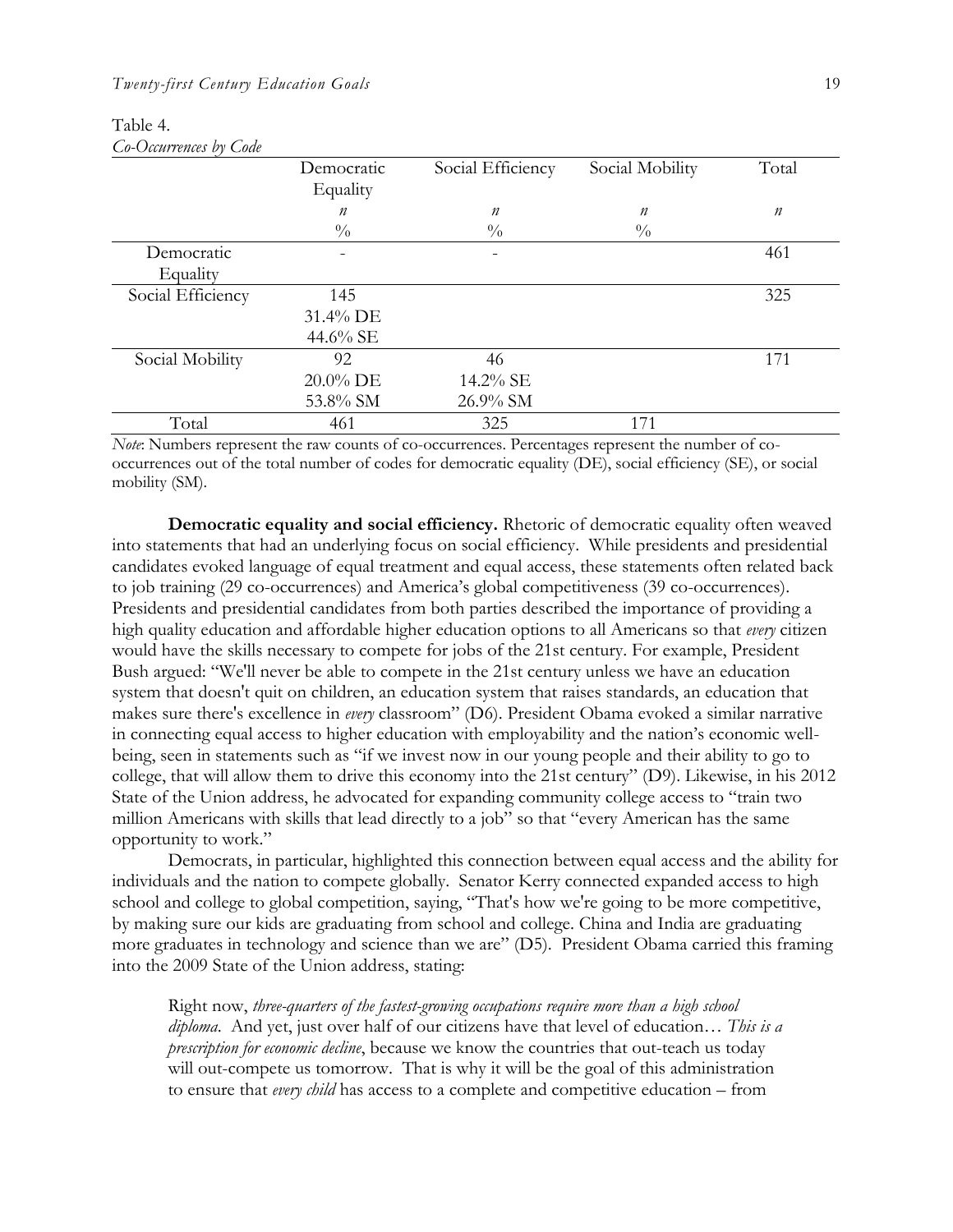the day they are born to the day they begin a career. (SOU10, italics added for emphasis)

Global competitiveness and access to early child and postsecondary education were similarly emphasized in President Obama's 2014 Budget Message:

Providing a year of free, public preschool education for 4-year-old children is an important investment in our future. It will give *all* our kids the best start in life, helping them perform better in elementary school and ultimately helping them, and the country, be better *prepared for the demands of the global economy*. (BM14, italics added for emphasis)

The proposition that "all our kids" have access to a high quality education did not end at equal treatment. Rather, presidential language portrayed it as a stepping-stone to achieve social efficiency. This line of argument posited that providing a high quality education to every child was essential for providing individuals with jobs, strengthening the economy, and maintaining the nation's globally competitive edge, thus suggesting that equal access and equal treatment were used for economic ends.

 **Democratic equality and social mobility.** Presidential discourse also evoked language of democratic equality to promote private interests, particularly around individual school choice (occurring together 53 times in the same excerpts) and the opportunities for individual social mobility (occurring together 20 times). First, Republican presidents and presidential candidates described school choice models, such as charter schools and vouchers, as being about more than just consumer interest. They framed school choice initiatives as a remedy to educational inequities, often evoking language regarding "all children" or "every child" and how education can specifically benefit low-income students. In the 2000 presidential debate, Governor Bush said:

When we find children trapped in schools that will not change and will not teach, instead of saying, 'Oh, this is okay in America just to shuffle poor kids through schools,' there has to be a consequence. And the consequence is that federal portion or federal money will go to the parent, so the parent can go to a tutoring program or another public school or another private school.

His 2007 Education Budget proposed a voucher program, "a new competitive grant program, America's Opportunity Scholarships for Kids, to expand the educational opportunities available to students in chronically low-performing schools." In his final State of the Union address in 2008, President Bush said,

We must also do more to help children when their schools do not measure up. Thanks to the D.C. Opportunity Scholarships you approved, more than 2,600 of the poorest children in our nation's capital have found new hope at faith-based or other nonpublic schools.

These portrayals of voucher programs represent a fusion of marketization as a form of social mobility and the language of democratic equality.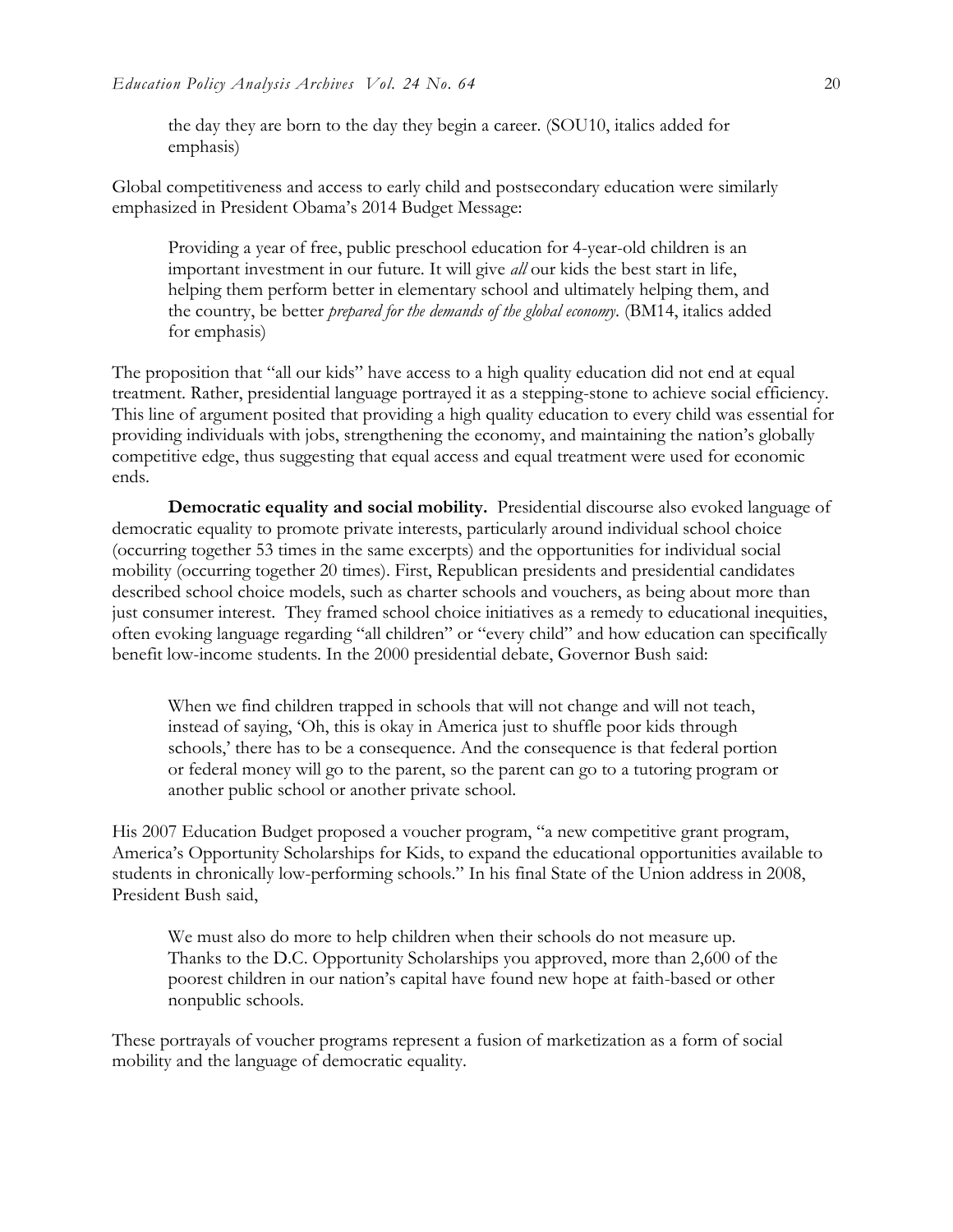## *Twenty-first Century Education Goals* 21

Interestingly, in the 2000 and 2008 presidential debates, Democrats used equity language to attack vouchers. In the third presidential debate between Governor Bush and Vice President Gore, Gore argued,

Governor Bush is for vouchers, and in his plan he proposes to drain more money, more taxpayer money out of the public schools for private school vouchers than all of the money he proposes in his entire budget for public schools themselves. And *only one in 20 students would be eligible for these vouchers*...I think that's a mistake...I think we should make it the number one priority to make our schools the best in the world, *all* of them. (D3, italics added for emphasis)

Although Democratic candidates opposed Republicans' voucher plans under the auspices of democratic equality, in his 2000 State of the Union, President Clinton agreed that everyone should enjoy school choice, saying "we know charter schools provide real public choice" and suggesting that shutting down the worst-performing public schools would "give every single child in every failing school in America the chance to meet high standards."

 While the disagreements over whether market-based reforms promoted equity represented a visible tension between public and private goods, there was no disparity in how presidents and presidential candidates connected meritocracy with equal treatment. Members of both parties evoked the narrative that equal educational opportunities provide all children a chance to reach their individual dreams and have a successful future, regardless of their background. A quote from President Clinton's 2000 State of the Union address illuminated these dual goals:

Because education is more important than ever, more than ever the key to our children's future, we must make sure all our children have that key. That means quality pre-school and after-school, the best trained teachers in the classroom, and college opportunities for all our children. (SOU1)

President Bush's 2006 State of the Union address also provides an example: "This year we will add resources to encourage young people to stay in school—so more of America's youth can raise their sights and achieve their dreams." Similarly, President Obama proclaimed in the 2013 State of the Union, "To grow our middle class, our citizens must have access to the education and training that today's jobs require. But we also have to make sure that America remains a place where everyone who's willing to work hard has the chance to get ahead" (SOU14). These were largely symbolic statements that conjoined symbolic language of equal access with that of the American Dream, devoid of concrete policy initiatives.

 **A silver bullet.** Presidents and presidential candidates also touted all three goals in a single speech. Approximately 60% of the data sources alluded to democratic equality, social efficiency, and social mobility. Such rhetoric suggested that education was simultaneously promoted as a great equalizer, a solution to the nation's economic woes, and the ticket to the American Dream. For example, a section of President Obama's 2015 Education Budget read, "Reclaiming the top spot in college completion is essential for maximizing both individual opportunity and our economic prosperity, which is why the President has made increasing college affordability and college completion a major focus of his 2015 budget" (EB16). A quote by President Obama during his 2013 State of the Union address further exemplifies the coalescing of goals in one breath: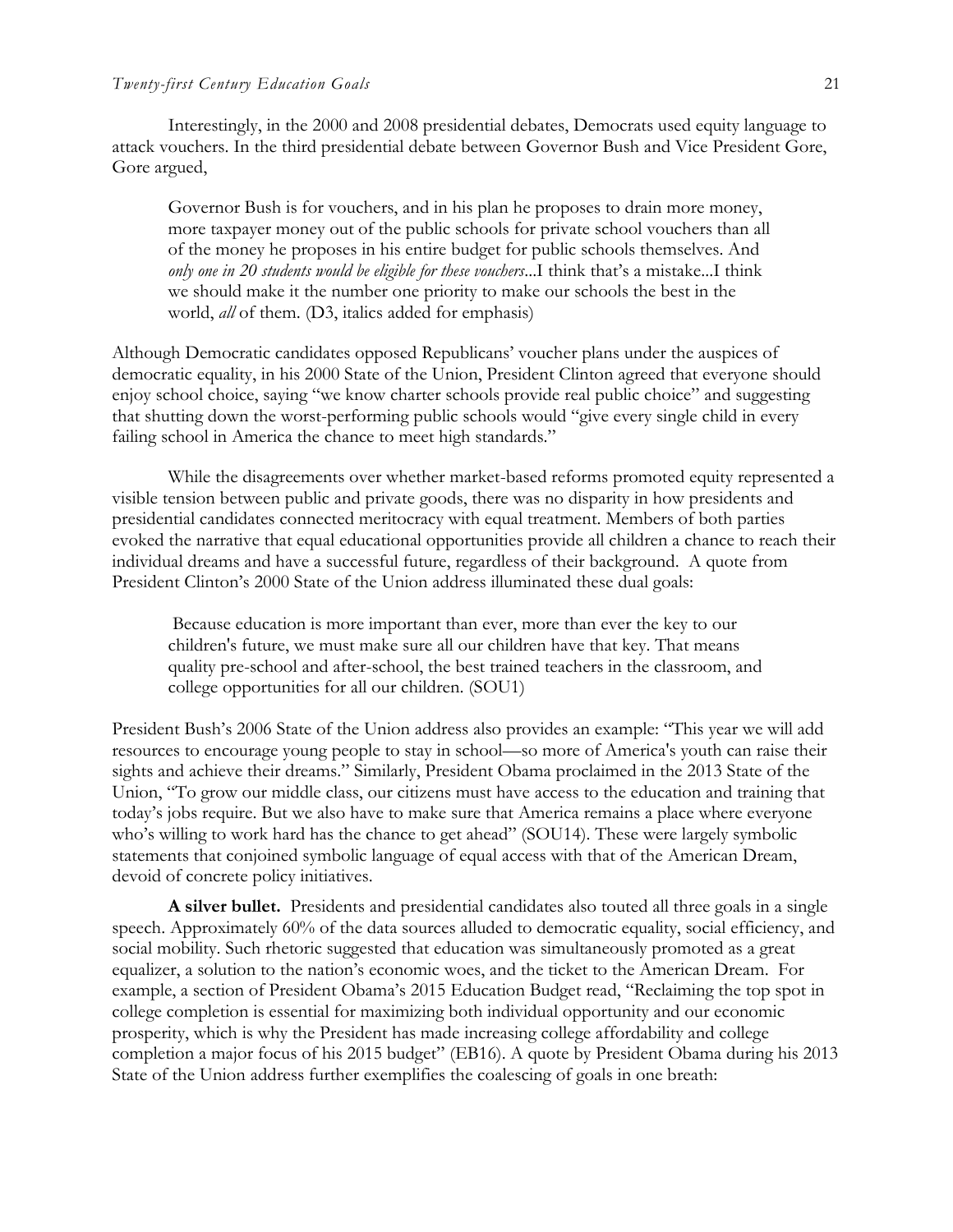To grow our middle class, our citizens must have access to the education and training that today's jobs require. But we also have to make sure that America remains a place where everyone who's willing to work hard has the chance to get ahead. (SOU14)

In just a few sentences, President Obama communicated to his audience the importance of education for growing the middle class (social mobility), providing citizens with skills for jobs of the 21st century (social efficiency), and giving every American a chance to succeed (democratic equality). This reveals that in presidential discourse, education policies were framed as benefiting the public good *and* individuals.

## **Discussion**

 The goals of democratic equality, social efficiency, and social mobility all shaped presidential education discourse in the early part of the twenty-first century. Aided by rhetoric of democratic equality, goals related to individual and national economic well-being dominated the pulpit of the president. This suggests that in the inaugural years of the twenty-first century, the pulpit of the president has framed education as a remedy to fix both private and public economic circumstances, which shapes our understanding of the current state and future directions of federal education policy in a number of ways.

First, our findings corroborate other recent studies that have highlighted the continued tensions of education as a public and private good (Allen & Mintrom, 2010). Similar to previous literature that has pointed to an emphasis in our education system on occupational preparation (Grubb & Lazerson, 2005) and economic efficiency (Carpenter, 2005), U.S. presidents thus far in the  $21<sup>st</sup>$  century have touted educational programs as a key to improving the national economy and making the U.S. more competitive in a global marketplace. At the same time, they have portrayed education as a consumer good to provide individuals a path to a job and the American Dream. This suggests that jobs are a consensus issue that satisfies both public and private education goals; therefore, we could predict that education policy initiatives linked to the goal of providing jobs would be politically palatable for federal policy enactment. This is consistent with the positioning of the federal government in the past few decades on passing education initiatives on economic grounds (McDonnell, 2005).

Second, our findings further point to a coupling of education goals in presidential rhetoric, which is reflective of previous studies that have pointed to a conjoining of democratic equality with accountability and choice reforms as a reason why those reforms have successfully been adopted (e.g., Debray-Pelot & McGuinn, 2009; Labaree, 2010). That presidents attached multiple goals to single education initiatives suggests that, in essence, these goals served as ambiguous symbols that brought together otherwise disparate groups of people with different purposes or different interpretations of the same goal around a shared policy agenda (Stone, 1988). For example, policies aimed to increase college access, community college enrollment and partnerships with industry and high schools, rigorous K-12 standards, math and science programs and teachers, and school choice programs (with the exception of vouchers) were coupled with multiple goals and were supported by Democrats and Republicans. Initiatives related to these topics, therefore, may have greater success in staying on the education agenda and moving from rhetoric to reality in the coming years. This suggests that Labaree's (1997, 2010) historical analysis that concluded contradictory goals resulted in a school reform stalemate is less applicable in today's presidential discourse. Rather, attaching multiple goals to a single reform may propel reforms along. Yet more research is needed that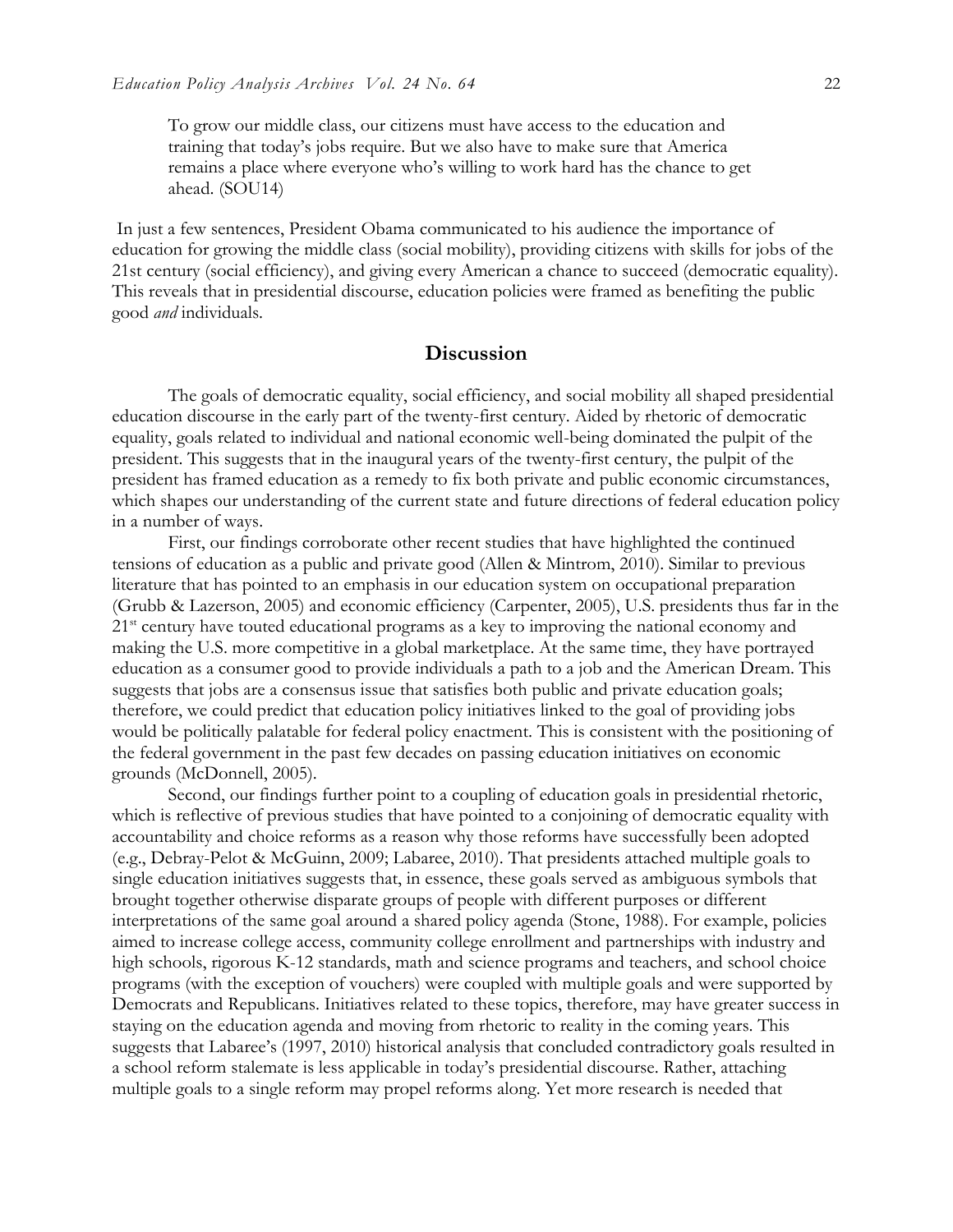analyzes whether particular combinations of goals are more effective than other combinations in moving political rhetoric to implemented policies.

Third, adding to this acquiescence among goals, there was little debate over the goals themselves. Notably, this trio of goals was not contested, even during heated debates during tight presidential races. Regardless of political affiliation, presidents and presidential candidates spoke about the importance of education in securing individual employment, bolstering the national economy, and providing a window of opportunity for personal advancement. They sometimes attached these three goals to different policy initiatives, but presidents and presidential candidates did not dispute the importance of social efficiency and social mobility in the American education system. While both parties evoked the goal of democratic equality, they had different notions of education's role in leveling the playing field: the Democratic presidents and presidential candidates portrayed promoting democratic equality as the role of the federal government (e.g., universal access to high-quality early childhood programs and college affordability), while Republican presidents and presidential candidates portrayed democratic equality as the role of private entities and spoke about it using largely symbolic language (e.g., "every child"). Whether the next elected president is a Republican or Democrat, we therefore might expect the education policies they promote to evoke all of these goals, but to have different foci (e.g., a Democrat might focus on equal access initiatives such as universal health care and a Republican on privatization reforms such as voucher programs).

This also reflects Stone's (1988) assertion that politicians "evoke common goals" to frame policy positions, particularly as Democratic and Republican presidents used the same educational goals to promote different ideologies pertaining to the relationship between government and public education. As Stone (1988) explained, "In a paradoxical way, the concepts unite people at the same time as they divide. Even though a political fight involves conflicting interpretations... people aspire to convince others that their interpretation best fulfills the spirit of the larger concept to which everyone is presumed to subscribe" (p. 29). On the one hand, this suggests that goals themselves are being used as linguistic tools to gain political support, rather than being an end unto themselves. On the other hand, democratic equality, social efficiency, and social mobility as goals for public education have real consequences for educational programs, curriculum, and structures (Labaree, 1997). Since our data suggest that the debate over actual educational goals is not taking place on the presidential stage, it is important to ascertain who is providing public counter-narratives and where healthy democratic conversations over what goals schools should try to achieve are taking place.

## **Theoretical Contributions**

This study also provides theoretical insights into the viability of using the three goals of democratic equality, social efficiency, and social mobility as as framework for understanding U.S. presidents' educational goals (Labaree, 1997). These three broad educational goals remain salient, yet the twenty-first century presidential discourses we analyzed highlighted new sub-categories under these broad constructs. We found that the economic context of the twenty-first century necessitates that *global competition*, particularly related to individual jobs and economic growth, be added to Labaree's (1997) conceptualization of education goals. Global competition fits under the broader goal of social efficiency, as it reflects a new globalized economy wherein the United States is competing with other nations to build a competitive workforce, attract businesses to American shores, and bolster the national economy. In particular, language around global competition appeared most fiercely in education policies related to K-12 math and science education and postsecondary access, with the stated outcomes of such policies being related to employment and the economy.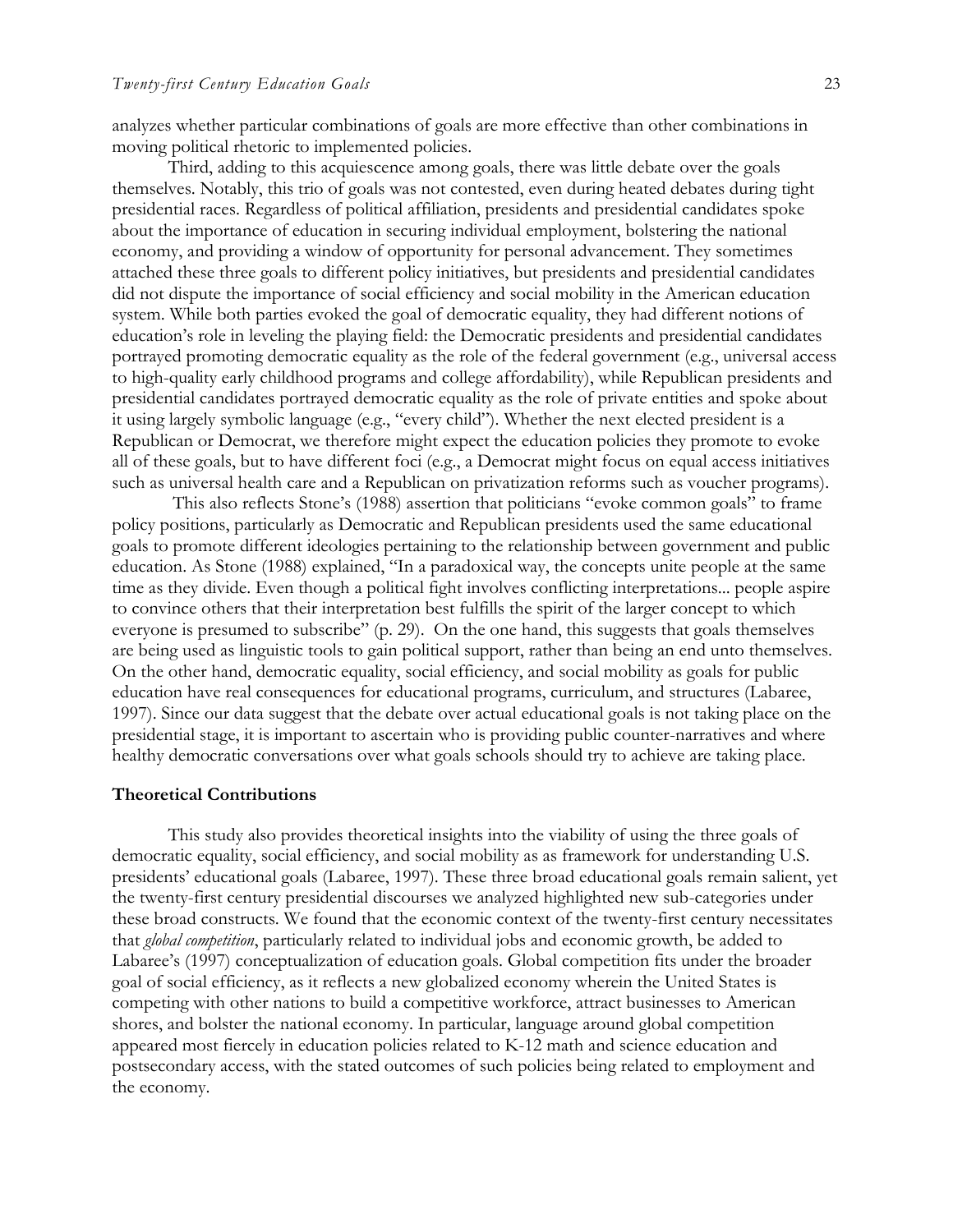### **Limitations and Directions for Future Research**

This study has the following limitations. First, we were concerned with examining presidential discourse, so we restricted our data sources to those that would provide insight into the presidential *agenda* as opposed to the policies the federal government *enacted*. Future research might use this framework to examine policy documents published by the Department of Education and education legislation passed by Congress. Future research might also use this framework to compare the goals of other powerful education policy actors to see if goals corroborate across branches of government, levels of government, and unofficial actors such as philanthropists and foundations whose influence in national education policy agenda setting has also increased in recent years (Scott & Jabber, 2014).

Second, our data sources only captured the "onstage action" that allocates symbolic values and benefits to the general public watching in the audience rather than tangible, material benefits negotiated "backstage" between political leaders and their allies (Smith, 2004). Therefore, future research should parse out the symbolic or stated goals from actual outcomes and ascertain who actually benefits from such policies. For example, Santos & Sáenz (2014) found that federal government aid programs intended to increase college access, such as tax credits, had an adverse affect on college affordability for Latino students. This highlights the need to conduct similar research about other initiatives on the presidential agenda to unmask underlying, as opposed to publically stated, educational goals. Questions future studies may seek to answer include the following: Does increasing the number of math and science teachers from the private sector increase students' math and science skills? Do math and science skillsets actually make American students more employable in the eyes of multinational companies? Do all students have equal access to more math and science teachers, or are there continued disparities by geographic location, income level, and race?

 Third, we could not differentiate between the influences of party affiliation or changes over time on the relative weight that presidents and presidential candidates placed on each of the three goals. From 2001 to 2008, there was a Republican president in the White House; a Democratic president took office from 2008 until the present. We do not know, for example, if the shift in rhetoric from equal treatment to equal access was a result of the change in leadership or a response to a phenomenon related to time.

Fourth, we only used one framework for understanding education goals. While during data analysis we were open to identifying emerging codes, we still could have missed alternative goals and themes that different analytical frameworks may have provided. For example, while we found overall consensus around goals and reforms, we did not examine concepts such as education governance, which has caused contention between liberals and conservatives in regards to whether the federal government should even have a role in education policymaking (Anderson, 2005). In addition, Labaree's framework did not illuminate other societal conditions and challenges that education could potentially be framed as addressing, such as civil rights, immigration, the need for intercultural communication skills, environmental sustainability, energy efficiency, global inequities, and homeland security (Apple, 2011; Mansilla & Jackson, 2011; Spring, 2010). Future research might include these conditions in an initial coding framework to test the extent to which they are mentioned in presidential discourse pertaining to education.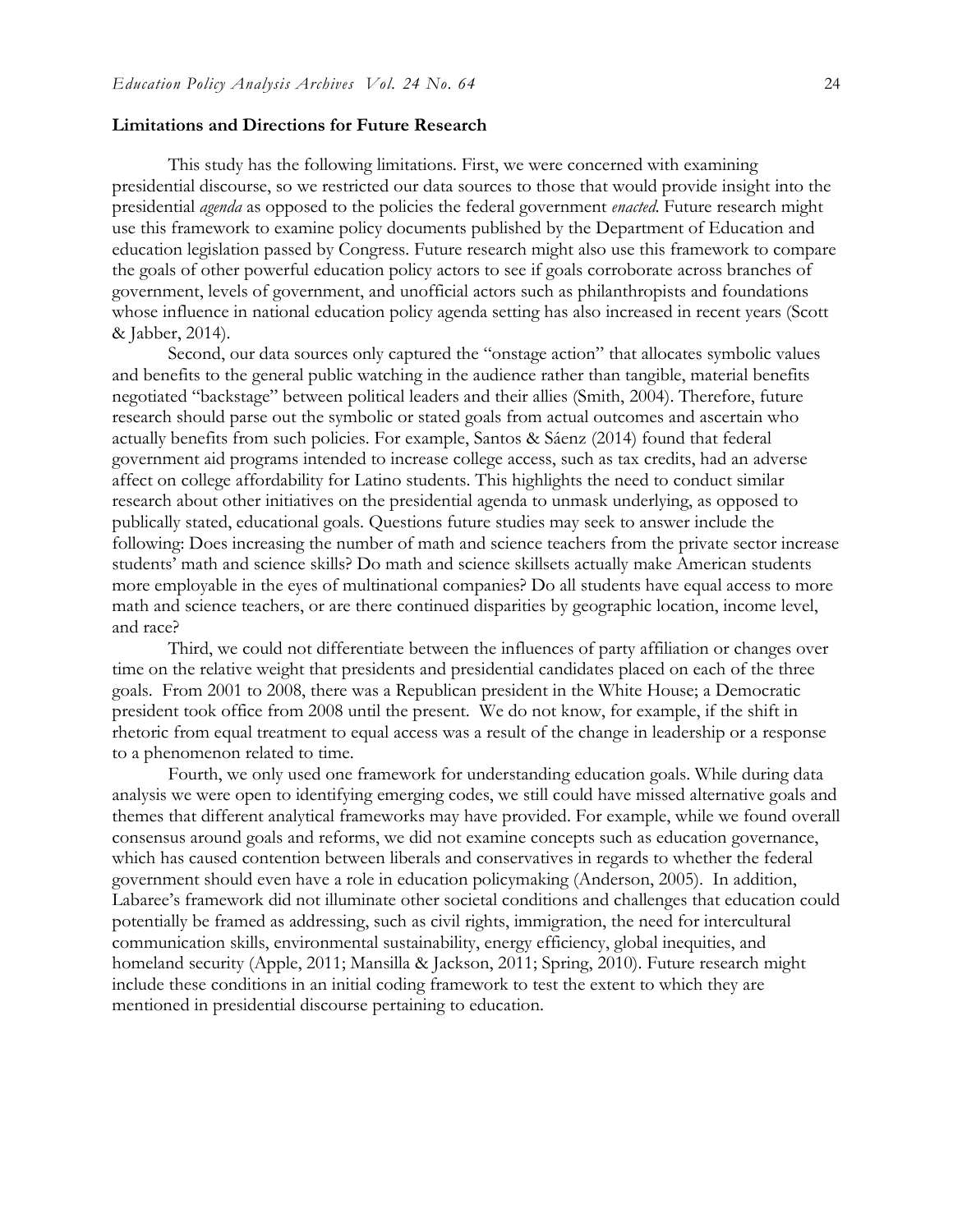## **Conclusion**

Fifteen years into the twenty-first century, the overarching educational goals that Labaree (1997) identified as democratic equality, social efficiency, and social mobility continue to maintain a presence in presidential discourse around education in an oscillating and intricate fashion, albeit with new nuances reflective of changing economic and social circumstances. At the same time, presidential discourse thus far in the twenty-first century has sent one unified message: education should reflect the needs and structure of the economy. The emphasis on job security and economic efficiency, even if it is for the individual benefit for all students, does pose a problem as it overshadowed preparing students for participatory citizenship in a democratic society. Furthermore, an American competitiveness narrative, which frames the global marketplace as one in which citizens and the country must compete, discounts a global citizenship narrative in which students must develop knowledge, attitudes, and skills to live in a pluralist democracy marked by diversity (Banks, 2008). If Americans still believe in the Education Gospel - that education can improve society as a whole - then the goals of education should expand beyond economic purposes. As Americans watch the 2016 presidential contest unfold, they can use these education goals to hear past the rhetoric and critically analyze candidates' underlying beliefs on the purpose of public education in American society purported in education policy promises.

## **References**

- Allen, A., & Mintrom, M. (2010). Responsibility and school governance. *Educational Policy, 24*(3), 439-464.<http://dx.doi.org/10.1177/0895904808330172>
- Anderson, L. W. (2005). The No Child Left Behind Act and the legacy of federal aid to education. *Education Policy Analysis Archives, 13*(24). <http://dx.doi.org/10.14507/epaa.v13n24.2005>
- Anyon, J., & Greene, K. (2007). No Child Left Behind as an anti-poverty measure. *Teacher Education Quarterly*, *34*(2), 157-162.
- Apple, M. W. (2011). Global crises, social justice, and teacher education. *Journal of Teacher Education, 66*(2), 222-234.<http://dx.doi.org/10.1177/0022487110385428>
- Ball, S. J. (2012). *Global education, Inc*. New York, NY: Routledge.
- Banks, J. A. (2008). Diversity, group identity, and citizenship in a global age. *Educational Researcher, 37*(3), 129-139.<http://dx.doi.org/10.3102/0013189X08317501>
- Becker, C. (2010). American education discourse: Language, values, and US federal policy. *Journal for Critical Education Policy Studies*, *8*(1), 410-445.
- Benoit, W. L. (2004). Political party affiliation and presidential campaign discourse. *Communication Quarterly, 52*(2), 81-97.<http://dx.doi.org/10.1080/01463370409370183>
- Bottery, M. (2006). Education and globalization: Redefining the role of the educational professional. *Educational Review, 58*(1), 95-113. <http://dx.doi.org/10.1080/00131910500352804>
- Carpenter, D. (2005). Presidential rhetoric and the purpose of American education. *The Educational Forum, 69*(3), 278 – 290.<http://dx.doi.org/10.1080/00131720508984696>
- Cohen, E., & Allen, A. (2013). Toward an ideal democracy The impact of standardization policies on the American Indian/Alaska Native community and language revitalization efforts. *Educational Policy*, *27*(5), 743-769. <http://dx.doi.org/10.1177/0895904811429284>
- Cohen‐Vogel, L., & Hunt, H. (2007). Governing quality in teacher education: Deconstructing federal text and talk. *American Journal of Education, 114*(1), 137-163. <http://dx.doi.org/10.1086/520694>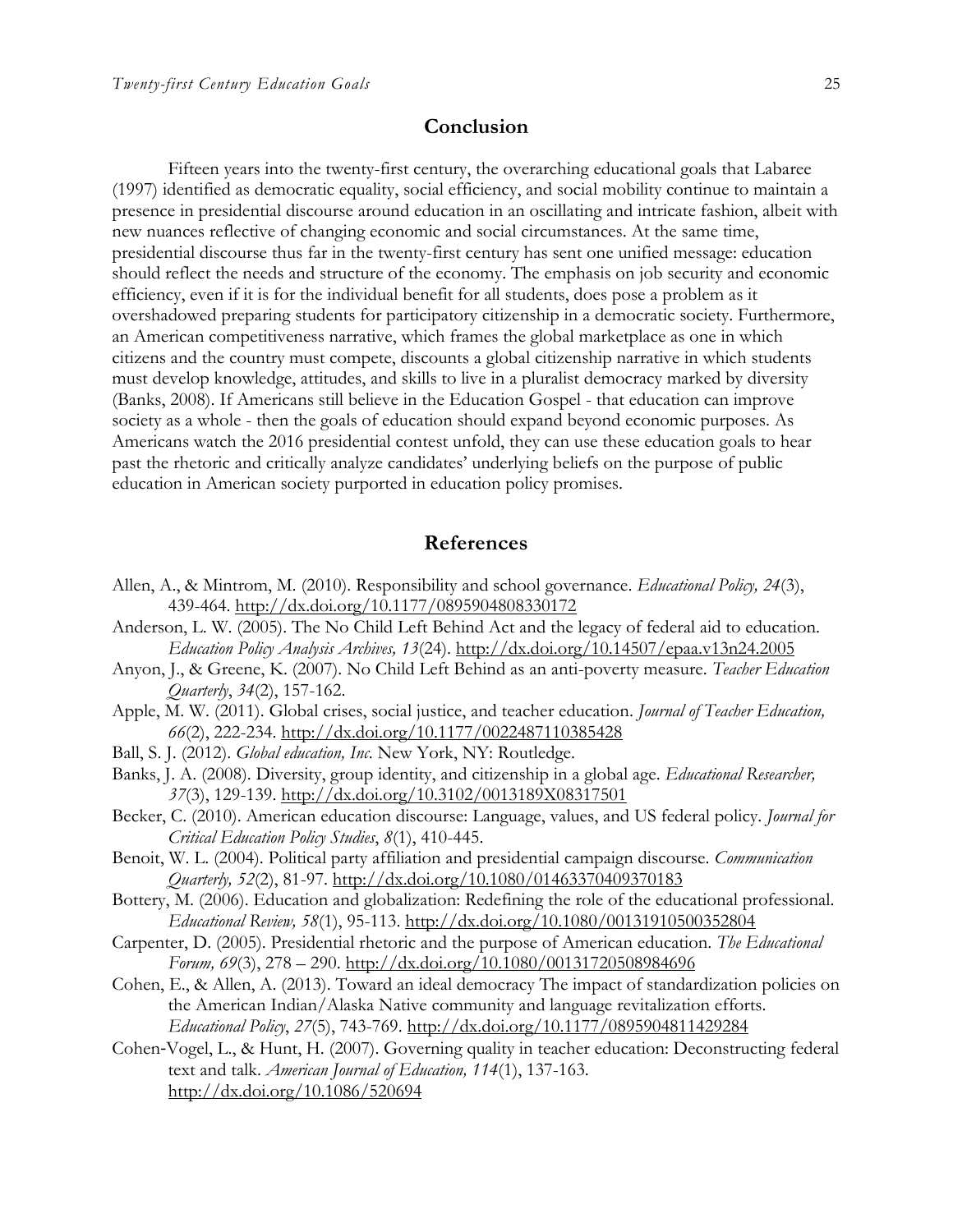- Darling-Hammond, L. (2007). Race, inequality, and educational accountability: The irony of 'No Child Left Behind.' *Race, Ethnicity, and Education, 10*(3), 245-260. <http://dx.doi.org/10.1080/13613320701503207>
- Darling-Hammond, L. (2010). *The flat world and education: How America's commitment to equity will determine our future*. New York, NY: Teachers College Press.
- DeBray-Pelot, E., & McGuinn, P. (2009). The new politics of education: Analyzing the federal education policy landscape in the post-NCLB era. *Educational Policy, 23*(1), 15-42. <http://dx.doi.org/10.1177/0895904808328524>
- Edelman, M. (1985). *The symbolic use of politics*. Chicago, IL: University of Illinois Press.
- Grubb, W. N. & Lazerson, M. (2005). The education gospel and the role of vocationalism in American education. *American Journal of Education, 111*(3), 297-319. <http://dx.doi.org/10.1086/429112>
- Hsieh, H. F., & Shannon, S. E. (2005). Three approaches to qualitative content analysis. *Qualitative Health Research*, *15*(9), 1277-1288. <http://dx.doi.org/10.1177/1049732305276687>
- Kraus, S. (2000). *Televised debates and public policy making.* Mahwah, NJ: Lawrence Erlbaum.
- Labaree, D. F. (1997). Public goods, private goods: The American struggle over educational goals. *American Education Research Journal, 34*(1), 39-81. <http://dx.doi.org/10.3102/00028312034001039>
- Labaree, D. F. (2010). *Someone has to fail: The zero-sum game of public schooling*. Cambridge, Massachusetts: Harvard University Press.
- Labaree, D. F. (2012). School syndrome: Understanding the USA's magical belief that schooling can somehow improve society, promote access, and preserve advantage. *Journal of Curriculum Studies, 44*(2), 143-163. <http://dx.doi.org/10.1080/00220272.2012.675358>
- Lakoff, G. (2008). *The political mind: A cognitive scientist's guide to your brain and its politics.* London, England: Penguin Books.
- Lubienski, C. (2000). Whither the common good? A critique of home schooling. *Peabody Journal of Education, 75*(1-2), 207-232.<http://dx.doi.org/10.1080/0161956X.2000.9681942>
- Mansilla, V. B., & Jackson, A. (2011). Educating for global competence: Preparing our youth to engage the world. *Council of Chief State School Officers' EdSteps Initiative and Asia Society Partnership for Global Learning*. Retrieved from https://asiasociety.org/files/bookglobalcompetence.pdf.
- Marschall, M., & McKee, R.J. (2002). From campaign promises to presidential policy: Education reform in the 2000 election. *Educational Policy, 16*(1), 96-117. <http://dx.doi.org/10.1177/0895904802016001006>
- Marshall, C., & Rossman, G. (2011). *Designing qualitative research (5th ed)*. Thousand Oaks, CA: Sage Publications.
- Marshall, C., & Gerstl-Pepin, C. (2005). *Re-framing educational politics for social justice.* Boston, MA: Pearson Education.
- McDonnell, L. M. (2005). No Child Left Behind and the federal role in education: Evolution or revolution? *Peabody Journal of Education, 80*(2), 19-38. [http://dx.doi.org/10.1207/S15327930pje8002\\_2](http://dx.doi.org/10.1207/S15327930pje8002_2)
- Meier, K. J. (2002). A research agenda on elections and education. *Educational Policy, 16*(1), 219-230. <http://dx.doi.org/10.1177/0895904802016001011>
- Mintrom, M., & Vergari, S. (1997). Education reform and accountability issues in an intergovernmental context. *Publius*: *The Journal of Federalism, 27*(2), 143-166. <http://dx.doi.org/10.1093/oxfordjournals.pubjof.a029903>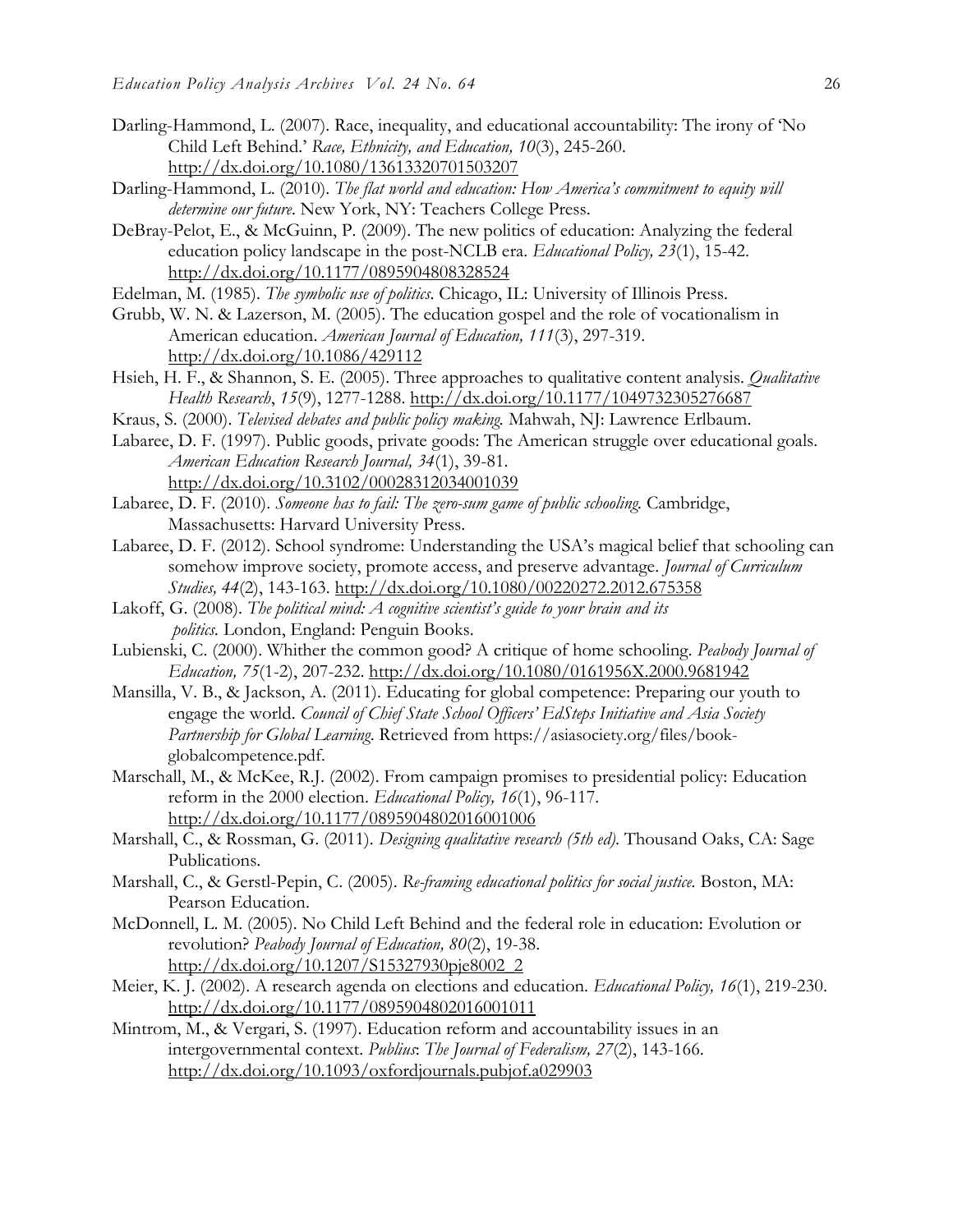- Pedroni, T., & Apple, M. (2005). Conservative alliance building and African American support of vouchers: The end of Brown's promise or a new beginning? *The Teachers College Record*, *107*(9), 2068-2105. <http://dx.doi.org/10.1111/j.1467-9620.2005.00585.x>
- Rothstein, R., Jacobsen, R., & Wilder, T. (2008). *Grading education: Getting accountability right*. Washington, D.C.: Economic Policy Institute.
- Santos, J. L., & Sáenz, V. B. (2014). In the eye of the perfect storm: The convergence of policy and Latina/o trends in access and financial concerns, 1975- 2008. *Educational Policy, 28*(3), 393- 424. <http://dx.doi.org/10.1177/0895904812465111>
- Scott, J., & Jabbar, H. (2014). The hub and the spokes: Foundations, intermediary organizations, incentivist reforms, and the politics of research evidence. *Educational Policy, 28*(2), 233 – 257. <http://dx.doi.org/10.1177/0895904813515327>
- Smith, M. L. (2004). *Political spectacle and the fate of American schools*. New York, NY: RoutledgeFalmer.
- Smith, W. C. (2014). The global transformation toward testing for accountability. *Education Policy Analysis Archives, 22*(116), 1-30.
- Spring, J. (2002). *Political agendas for education: From the religious right to the Green Party.* Mahwah, NJ: Lawrence Erlbaum.
- Spring, J. (2010). *Political agendas for education: From change we can believe in to putting America first*. New York, NY: Routledge.
- Stone, D. A. (1988). *Policy paradox and political reason*. New York, NY: Harper Collins.
- Suarez-Orozco, M. M. (2001). Globalization, immigration, and education: The research agenda. *The Harvard Educational Review, 71*(3), 345-365. <http://dx.doi.org/10.17763/haer.71.3.7521rl25282t3637>
- Suspitsyna, T. (2010). Accountability in American education as a rhetoric and a technology of governmentality. *Journal of Education Policy, 25*(5), 567-586. <http://dx.doi.org/10.1080/02680930903548411>
- Tyack, D., & Cuban, L. (1995). *Tinkering towards utopia: A century of public school reform*. Cambridge, MA: Harvard University Press.
- Vergari, S. (2007). The politics of charter schools. *Educational Policy, 21*(1), 15-39. <http://dx.doi.org/10.1177/0895904806296508>
- Zhao, Y. (2010). Preparing globally competent teachers: A new imperative for teacher education. *Journal of Teacher Education, 61*(5), 422-431. <http://dx.doi.org/10.1177/0022487110375802>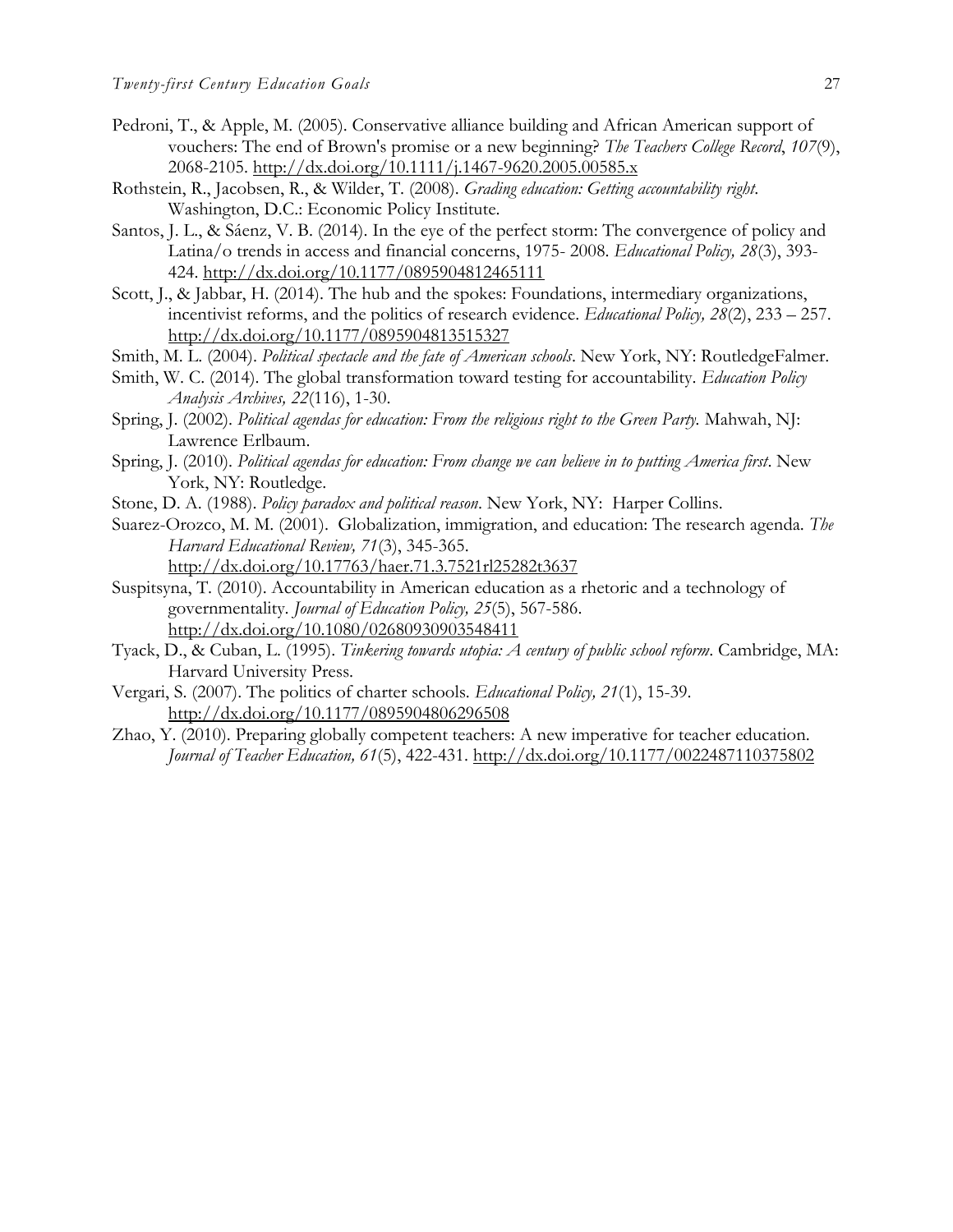| Document                 | Policy Actor(s)   | Date |
|--------------------------|-------------------|------|
| State of the Union (SOU) |                   |      |
| SOU1                     | President Clinton | 2000 |
| SOU <sub>2</sub>         | President Bush    | 2001 |
| SOU <sub>3</sub>         | President Bush    | 2002 |
| SOU <sub>4</sub>         | President Bush    | 2003 |
| SOU5                     | President Bush    | 2004 |
| SOU <sub>6</sub>         | President Bush    | 2005 |
| SOU7                     | President Bush    | 2006 |
| SOU <sub>8</sub>         | President Bush    | 2007 |
| SOU9                     | President Bush    | 2008 |
| SOU <sub>10</sub>        | President Obama   | 2009 |
| SOU11                    | President Obama   | 2010 |
| SOU12                    | President Obama   | 2011 |
| SOU13                    | President Obama   | 2012 |
| SOU14                    | President Obama   | 2013 |
| SOU15                    | President Obama   | 2014 |
| SOU <sub>16</sub>        | President Obama   | 2015 |
| White House Budget       |                   |      |
| BM1 (Budget Message)     | President Clinton | 2001 |
| EB1 (Education Budget)   | President Clinton | 2001 |
| BM <sub>2</sub>          | President Bush    | 2002 |
| EB <sub>2</sub>          | President Bush    | 2002 |
| BM3                      | President Bush    | 2003 |
| EB3                      | President Bush    | 2003 |
| BM4                      | President Bush    | 2004 |
| EB4                      | President Bush    | 2004 |
| BM <sub>5</sub>          | President Bush    | 2005 |
| EB5                      | President Bush    | 2005 |
| BM <sub>6</sub>          | President Bush    | 2006 |
| EB6                      | President Bush    | 2006 |
| BM7                      | President Bush    | 2007 |
| EB7                      | President Bush    | 2007 |
| BM <sub>8</sub>          | President Bush    | 2008 |
| EB <sub>8</sub>          | President Bush    | 2008 |
| BM <sub>9</sub>          | President Bush    | 2009 |
| EB9                      | President Bush    | 2009 |
| <b>BM10</b>              | President Obama   | 2010 |
| EB <sub>10</sub>         | President Obama   | 2010 |
| <b>BM11</b>              | President Obama   | 2011 |
| EB11                     | President Obama   | 2011 |
| <b>BM12</b>              | President Obama   | 2012 |
| EB12                     | President Obama   | 2012 |
| <b>BM13</b>              | President Obama   | 2013 |

**Appendix Data Sources**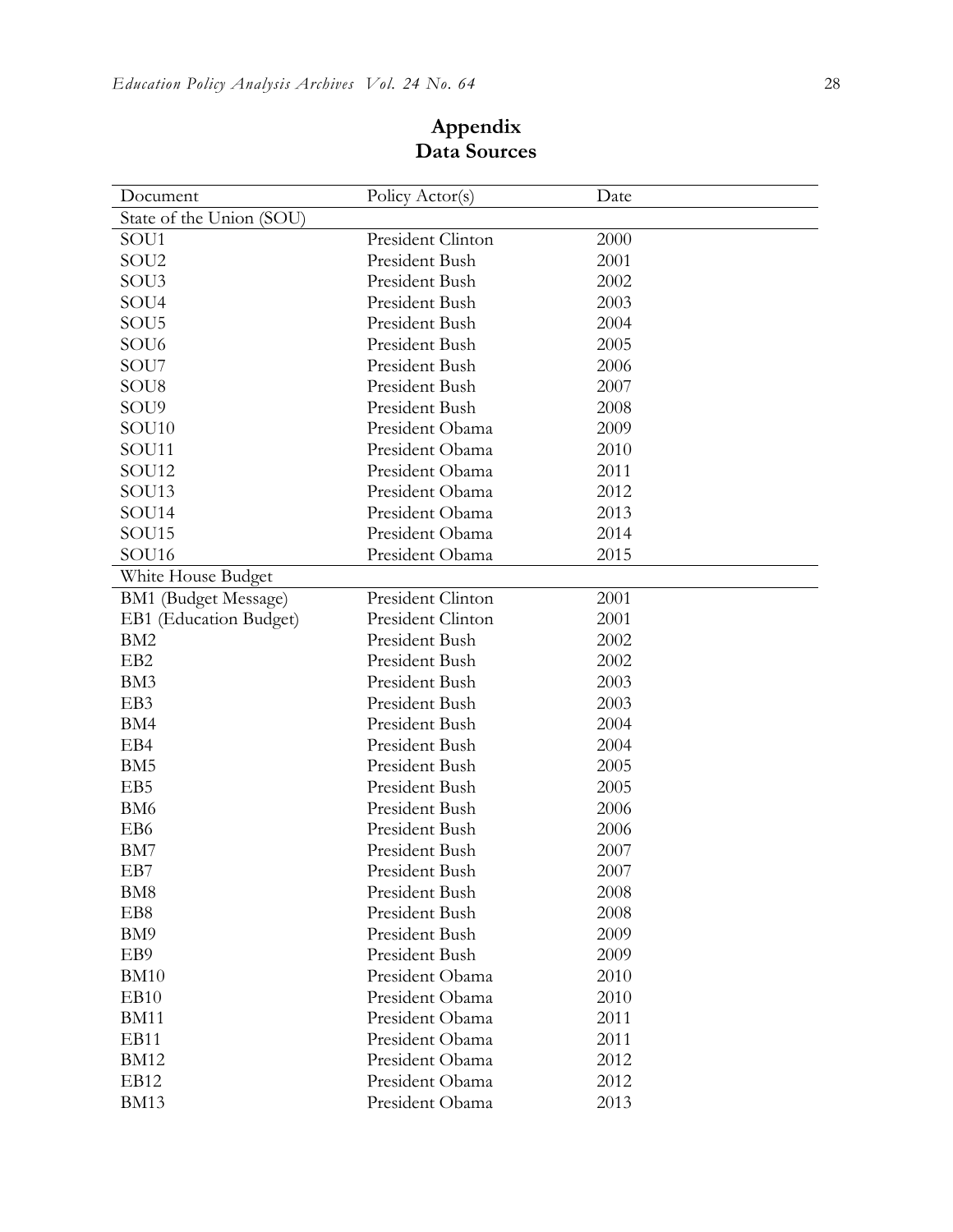*Twenty-first Century Education Goals* 29

| EB13                            | President Obama           | 2013 |
|---------------------------------|---------------------------|------|
| <b>BM14</b>                     | President Obama           | 2014 |
| EB14                            | President Obama           | 2014 |
| <b>BM15</b>                     | President Obama           | 2015 |
| EB16                            | President Obama           | 2015 |
| <b>General Election Debates</b> |                           |      |
| D <sub>1</sub>                  | Vice President Gore,      | 2000 |
|                                 | President Bush            |      |
| D2                              | Vice President Gore,      | 2000 |
|                                 | President Bush            |      |
| D <sub>3</sub>                  | Vice President Gore,      | 2000 |
|                                 | President Bush            |      |
| D4                              | Senator Kerry,            | 2004 |
|                                 | President Bush            |      |
| D <sub>5</sub>                  | Senator Kerry,            | 2004 |
|                                 | President Bush            |      |
| D <sub>6</sub>                  | Senator Kerry,            | 2004 |
|                                 | President Bush            |      |
| D7                              | President Obama,          | 2008 |
|                                 | Senator McCain            |      |
| D <sub>8</sub>                  | President Obama,          | 2008 |
|                                 | Senator McCain            |      |
| D <sub>9</sub>                  | President Obama,          | 2008 |
|                                 | Senator McCain            |      |
| D10                             | President Obama, Governor | 2012 |
|                                 | Romney                    |      |
| D11                             | President Obama, Governor | 2012 |
|                                 | Romney                    |      |
| D12                             | President Obama, Governor | 2012 |
|                                 | Romney                    |      |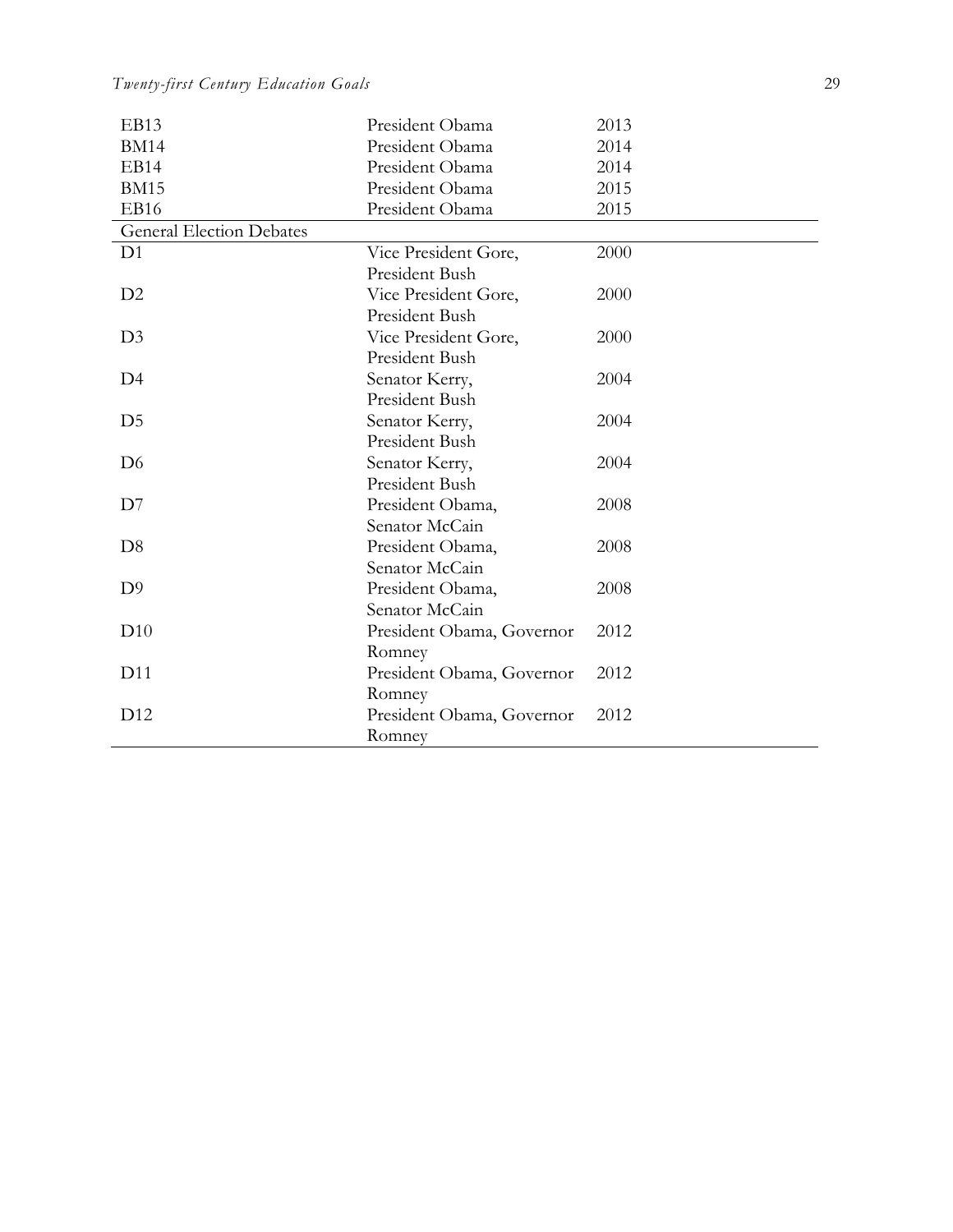## **About the Authors**

## **Ariel Tichnor-Wagner**

University of North Carolina at Chapel Hill [arielt@live.unc.edu](mailto:arielt@live.unc.edu)

Ariel Tichnor-Wagner received her Ph.D. from the Policy, Leadership, and School Improvement program in the School of Education at the University of North Carolina at Chapel Hill. Her research focuses on K-12 education politics and policy, with a particular emphasis on the adoption and implementation of policies aimed at improving the academic and social-emotional outcomes of culturally and linguistically diverse students and global competence development.

### **Allison Rose Socol**

University of North Carolina at Chapel Hill [roseae@email.unc.edu](mailto:roseae@email.unc.edu)

Allison Rose Socol is a doctoral student in Policy, Leadership, and School Improvement at the University of North Carolina at Chapel Hill. Her research focuses on policies and practices that promote the academic achievement of all students, especially low-income students and students of color.

# education policy analysis archives

Volume 24 Number 64 June 6, 2016 ISSN 1068-2341

# @

SOME READERS ARRAIGED Readers are free to copy, display, and distribute this article, as long as the work is attributed to the author(s) and **Education Policy Analysis Archives,** it is distributed for noncommercial purposes only, and no alteration or transformation is made in the work. More details of this Creative Commons license are available at

http://creativecommons.org/licenses/by-nc-sa/3.0/. All other uses must be approved by the author(s) or **EPAA**. **EPAA** is published by the Mary Lou Fulton Institute and Graduate School of Education at Arizona State University Articles are indexed in CIRC (Clasificación Integrada de Revistas Científicas, Spain), DIALNET (Spain), [Directory of Open Access Journals,](http://www.doaj.org/) EBSCO Education Research Complete, ERIC, Education Full Text (H.W. Wilson), QUALIS A2 (Brazil), SCImago Journal Rank; SCOPUS, SOCOLAR (China).

**Join EPAA's Facebook community** at<https://www.facebook.com/EPAAAAPE> and **Twitter feed** @epaa\_aape.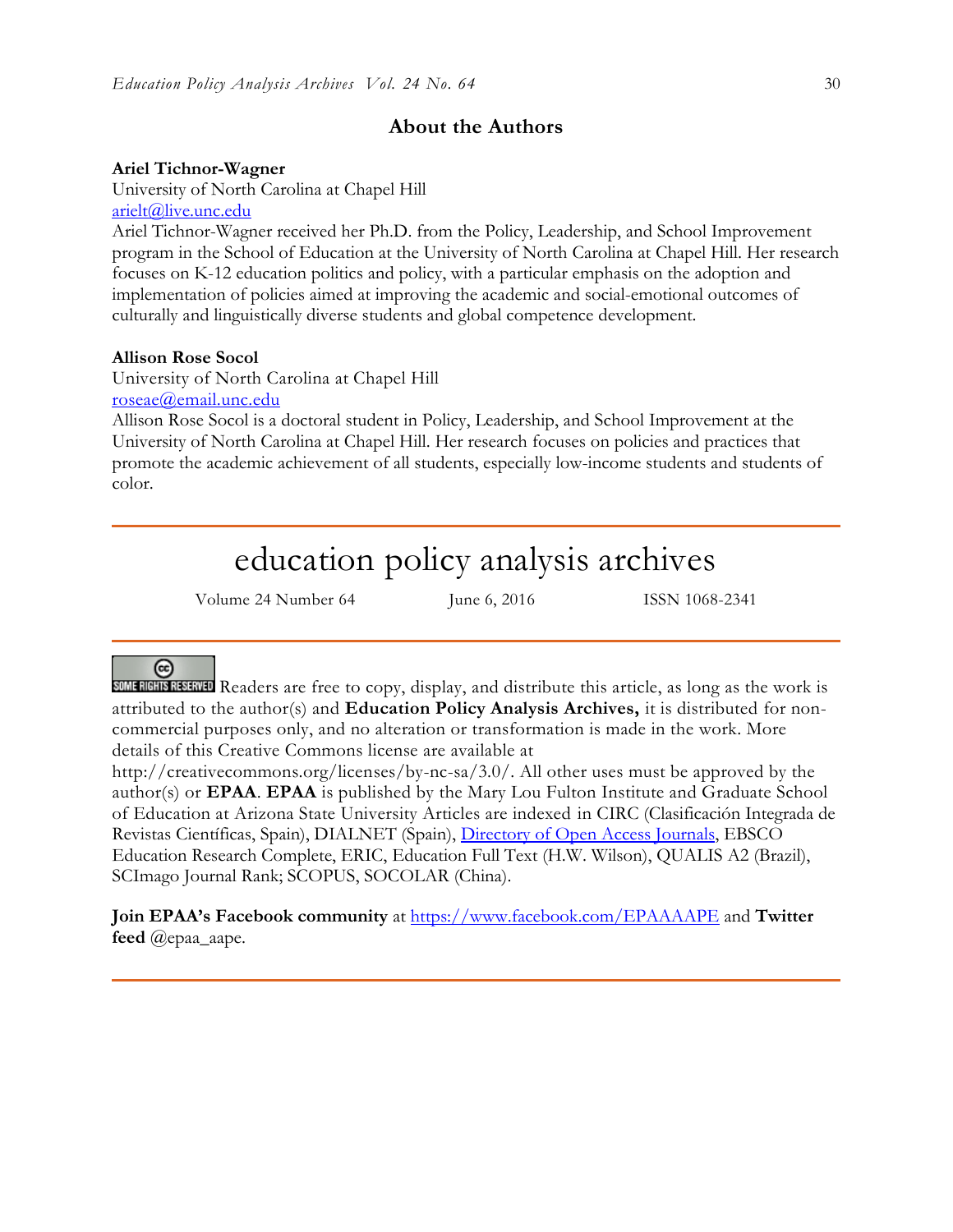## education policy analysis archives editorial board

#### Lead Editor: **Audrey Amrein-Beardsley** (Arizona State University) Editor Consultor: **Gustavo E. Fischman** (Arizona State University) Associate Editors: **Sherman Dorn**, **David R. Garcia**, **Oscar Jimenez-Castellanos**, **Eugene Judson**, **Jeanne M. Powers** (Arizona State University)

**Cristina Alfaro** San Diego State University

**Gary Anderson** New York University

**Michael W. Apple** University of Wisconsin, Madison **Jeff Bale** OISE, University of Toronto, Canada

**David C. Berliner** Arizona State University

**Casey Cobb** University of **Connecticut** 

**Arnold Danzig** San Jose State University

**Linda Darling-Hammond**  Stanford University

**Elizabeth H. DeBray** University of Georgia

**Chad d'Entremont** Rennie Center for Education Research & Policy

**John Diamond** University of Wisconsin, Madison

**Matthew Di Carlo** Albert Shanker Institute

**Michael J. Dumas** University of California, Berkeley

**Kathy Escamilla** University of Colorado, Boulder

**Melissa Lynn Freeman** Adams State College

**Rachael Gabriel** University of Connecticut

**Amy Garrett Dikkers** University of North Carolina, Wilmington

**Gene V Glass** Arizona State University

**Ronald Glass** University of California, Santa Cruz

**Jacob P. K. Gross** University of Louisville

**Julian Vasquez Heilig** California State University, Sacramento **Aaron Bevanot** SUNY Albany **Kimberly Kappler Hewitt** University of North Carolina Greensboro

**Aimee Howley** Ohio University **Noah Sobe** Loyola University

**Henry Braun** Boston College **Steve Klees** University of Maryland **Nelly P. Stromquist** University of

**Jaekyung Lee S**UNY Buffalo

**Jessica Nina Lester** Indiana University

**Amanda E. Lewis** University of Illinois, Chicago

**Chad R. Lochmiller** Indiana University

**Christopher Lubienski** University of Illinois, Urbana-Champaign

**Sarah Lubienski** University of Illinois, Urbana-Champaign

**William J. Mathis** University of Colorado, Boulder

**Michele S. Moses** University of Colorado, Boulder

**Julianne Moss** Deakin University, Australia

**Sharon Nichols** University of Texas, San Antonio

**Eric Parsons** University of Missouri-Columbia

**Susan L. Robertson** Bristol University, UK

**Gloria M. Rodriguez** University of California, Davis

**R. Anthony Rolle** University of Houston

**A. G. Rud** Washington State University

**Eric M. Haas** WestEd **Patricia Sánchez** University of University of Texas, San Antonio **Janelle Scott** University of California, Berkeley

**Jack Schneider** College of the Holy Cross

Maryland

**Benjamin Superfine** University of Illinois, Chicago

**Maria Teresa Tatto**  Michigan State University

**Adai Tefera** Virginia Commonwealth University

**Tina Trujillo** University of California, Berkeley

**Federico R. Waitoller** University of Illinois, Chicago

**Larisa Warhol** University of Connecticut

**John Weathers** University of Colorado, Colorado Springs

**Kevin Welner** University of Colorado, Boulder

**Terrence G. Wiley** Center for Applied Linguistics

**John Willinsky**  Stanford University

**Jennifer R. Wolgemuth** University of South Florida

**Kyo Yamashiro** Claremont Graduate University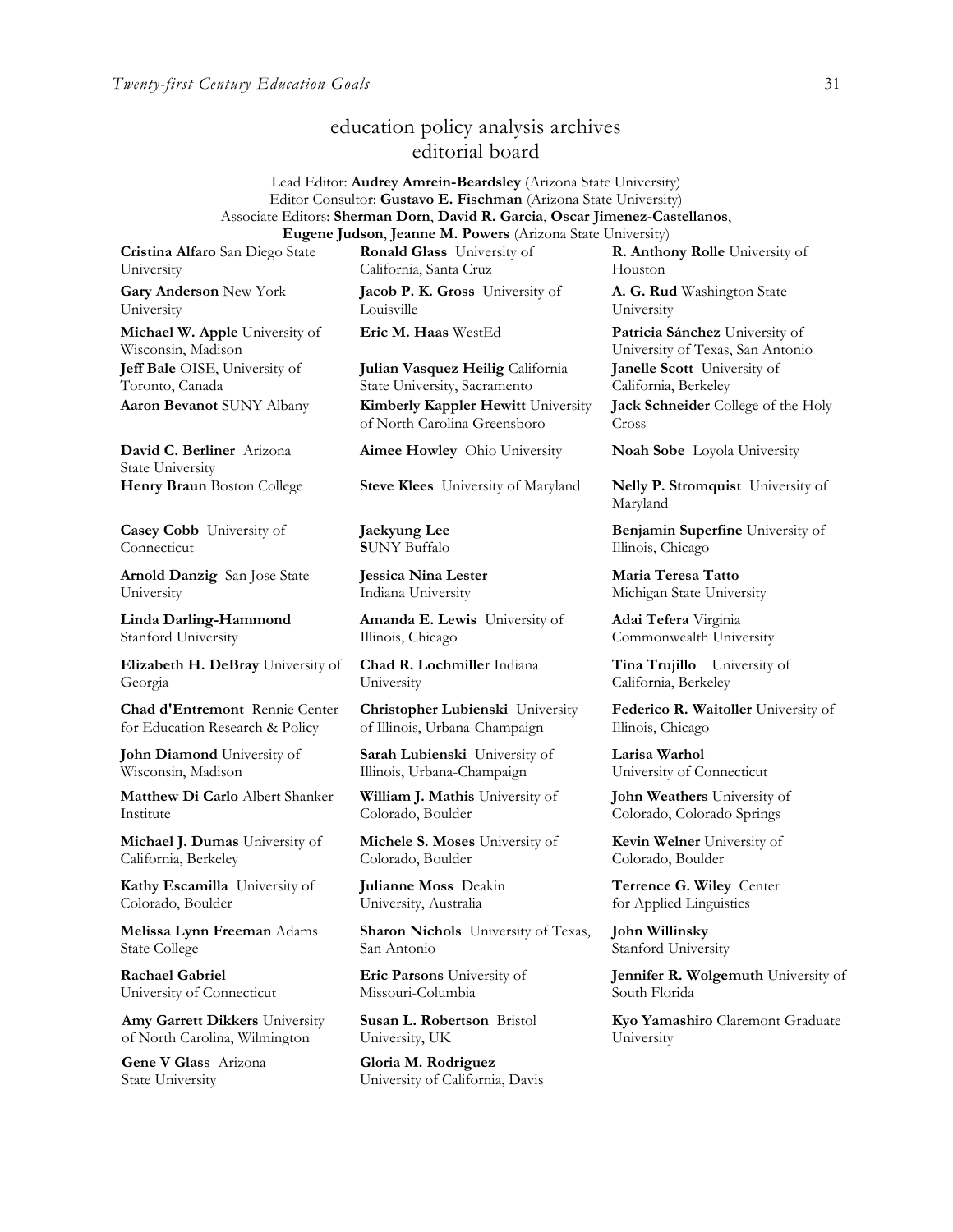## archivos analíticos de políticas educativas consejo editorial

Editor Consultor: **Gustavo E. Fischman** (Arizona State University) Editores Asociados: **Armando Alcántara Santuario** (Universidad Nacional Autónoma de México), **Jason Beech**, (Universidad de San Andrés), **Antonio Luzon**, Universidad de Granada

**Claudio Almonacid**

Universidad Metropolitana de Ciencias de la Educación, Chile **Miguel Ángel Arias Ortega**  Universidad Autónoma de la Ciudad de México **Xavier Besalú Costa**  Universitat de Girona, España

**[Xavier Bonal](javascript:openRTWindow() Sarro** Universidad Autónoma de Barcelona, España

**[Antonio Bolívar](javascript:openRTWindow() Boitia** Universidad de Granada, España

**[José Joaquín Brunner](javascript:openRTWindow()** Universidad Diego Portales, Chile

**[Damián Canales Sánchez](javascript:openRTWindow()** Instituto Nacional para la Evaluación de la Educación,

México

**Gabriela de la Cruz Flores** Universidad Nacional Autónoma de México

**[Marco Antonio Delgado Fuentes](javascript:openRTWindow()** Universidad Iberoamericana, México **[Inés Dussel](javascript:openRTWindow()**, DIE-CINVESTAV, México

**[Pedro Flores Crespo](javascript:openRTWindow()** Universidad Iberoamericana, México

**Ana María García de Fanelli**  Centro de Estudios de Estado y Sociedad (CEDES) CONICET, Argentina

**Juan Carlos González Faraco**  Universidad de Huelva, España

**María Clemente Linuesa**  Universidad de Salamanca, España

**Jaume Martínez Bonafé** Universitat de València, España

**Alejandro Márquez Jiménez**  Instituto de Investigaciones sobre la Universidad y la Educación, UNAM, México **María Guadalupe Olivier Tellez**, Universidad Pedagógica Nacional, México

**[Miguel Pereyra](javascript:openRTWindow()** Universidad de Granada, España

**[Mónica Pini](javascript:openRTWindow()** Universidad Nacional de San Martín, Argentina

**Omar Orlando Pulido Chaves** Instituto para la Investigación Educativa y el Desarrollo Pedagógico (IDEP) **[José Luis Ramírez](javascript:openRTWindow() Romero** Universidad Autónoma de Sonora, México **[Paula Razquin](javascript:openRTWindow()** Universidad de San Andrés, Argentina

**José Ignacio Rivas Flores** Universidad de Málaga, España **[Miriam Rodríguez Vargas](javascript:openRTWindow()** Universidad Autónoma de Tamaulipas, México **José Gregorio Rodríguez**  Universidad Nacional de Colombia, Colombia **[Mario Rueda Beltrán](javascript:openRTWindow()** Instituto de Investigaciones sobre la Universidad y la Educación, UNAM, México **José Luis San Fabián Maroto**  Universidad de Oviedo, España

**[Jurjo Torres Santomé](javascript:openRTWindow()**, Universidad de la Coruña, España

**[Yengny Marisol Silva Laya](javascript:openRTWindow()** Universidad Iberoamericana, México **Juan Carlos Tedesco** Universidad Nacional de San Martín, Argentina

**Ernesto Treviño Ronzón** Universidad Veracruzana, México

**[Ernesto Treviño](javascript:openRTWindow() Villarreal** Universidad Diego Portales Santiago, Chile **[Antoni Verger Planells](javascript:openRTWindow()** Universidad Autónoma de Barcelona, España **[Catalina Wainerman](javascript:openRTWindow()** Universidad de San Andrés, Argentina **Juan Carlos Yáñez Velazco** Universidad de Colima, México